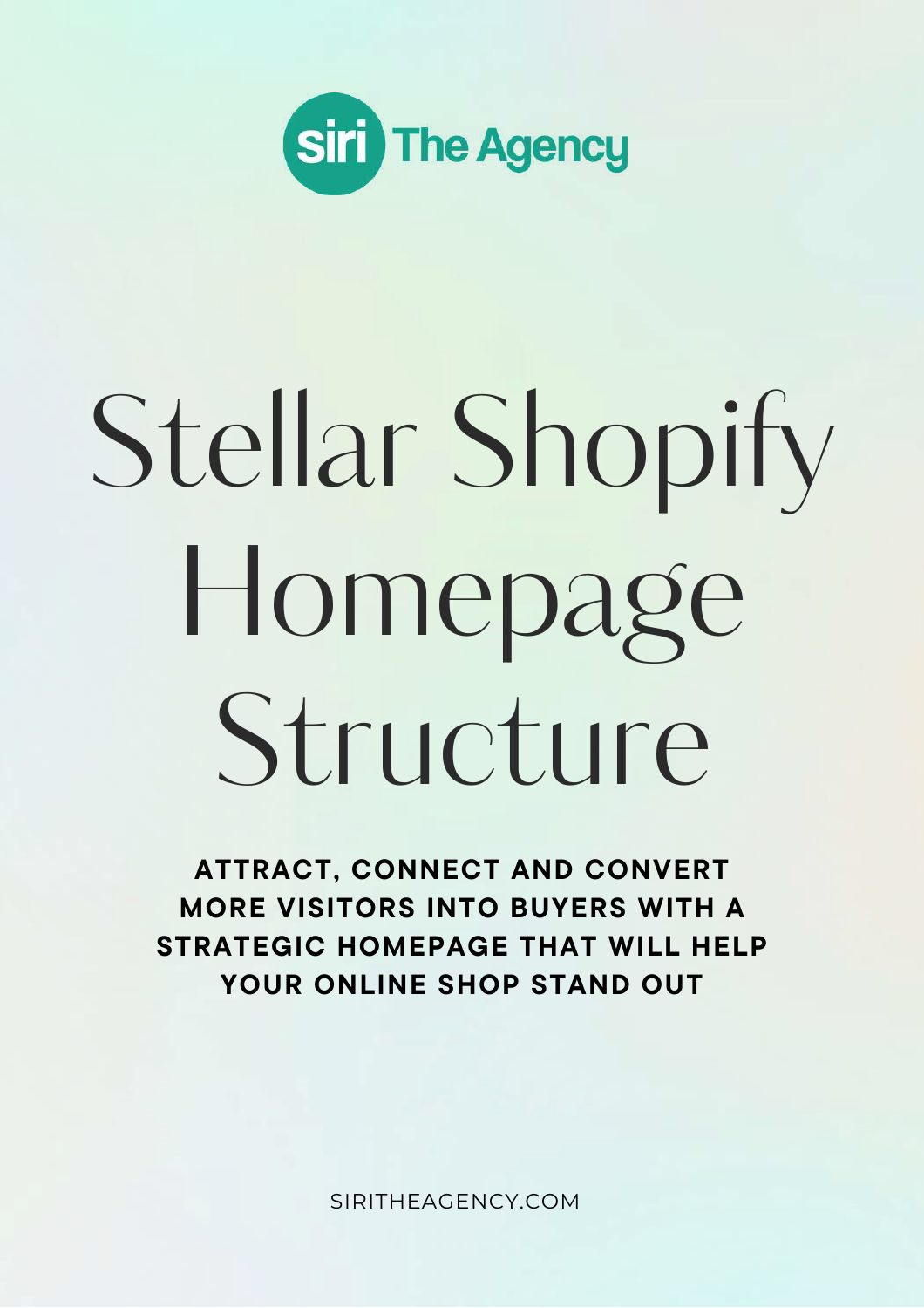"Your homepage has  $ONE$  important job  $$ guiding your visitors on the path to purchase."

**SIRI BUSKES**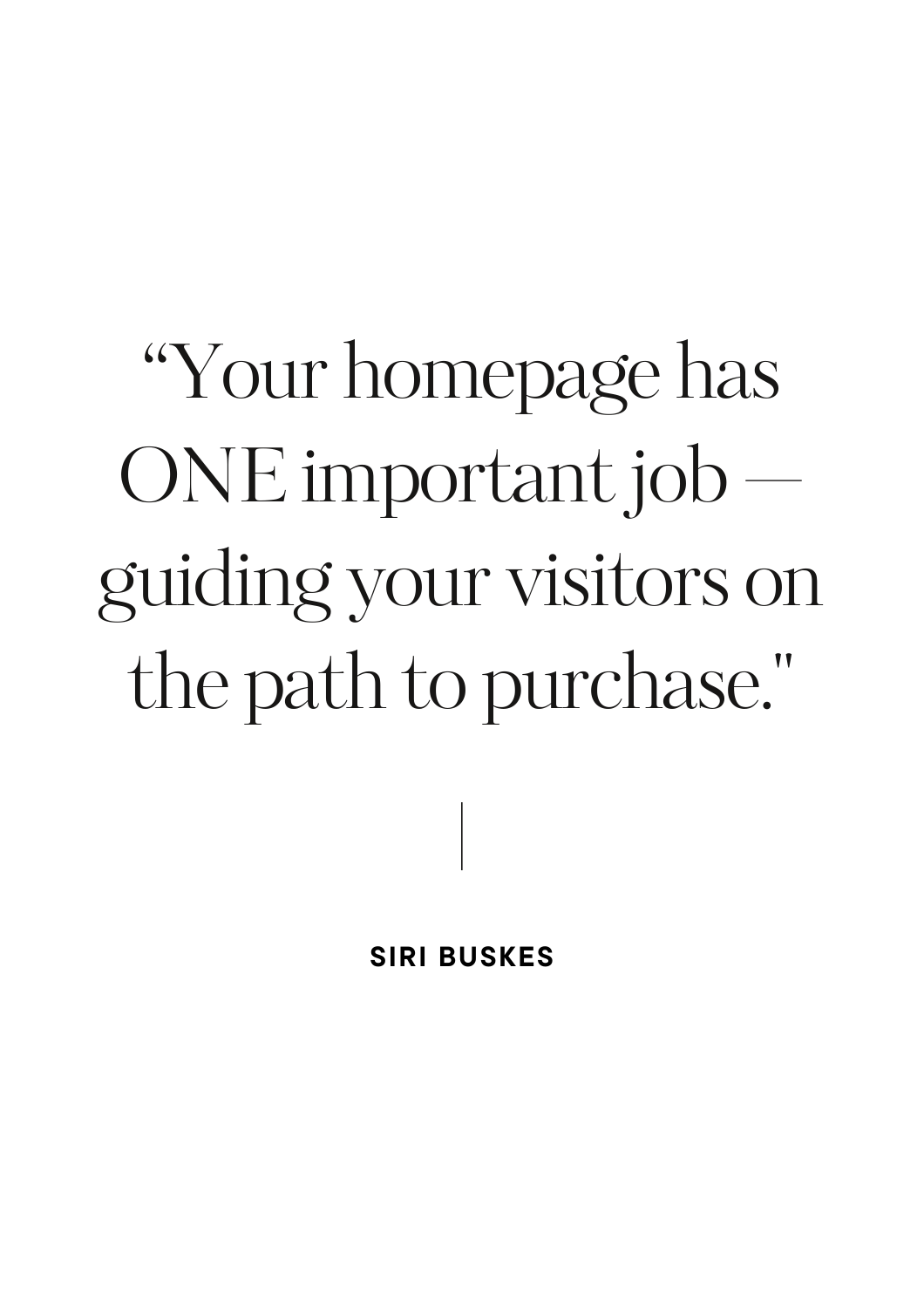## Prep Your Page

Your business has its own unique look, branding and product.

As professional web designers it is our job to translate your vision to an impactful design. Our main goal is to create your everlasting virtual home and showcase your well-thought business in the most optimal and future-proof way.

Reasons you might come knocking on our door for help is to:

- Increase conversions by redesigning the website layout and overall look to attract the right customer and improve UX (user experience)
- Get a premium facelift of your DIY starter site.
- Create your dream website from scratch so you can sit back and work on other aspects of your business!

Either way...

It doesn't matter what type of website or building stage you're after, we love to give you the tools and a good dose of prep work so each and every website will work its hardest for you.

No matter if you're going to DIY or outsource your website build, diving into this perfect anatomy of a strategic homepage structure will help you with everything you need to welcome people into your online home - and (most importantly) convert them to a paying customer!

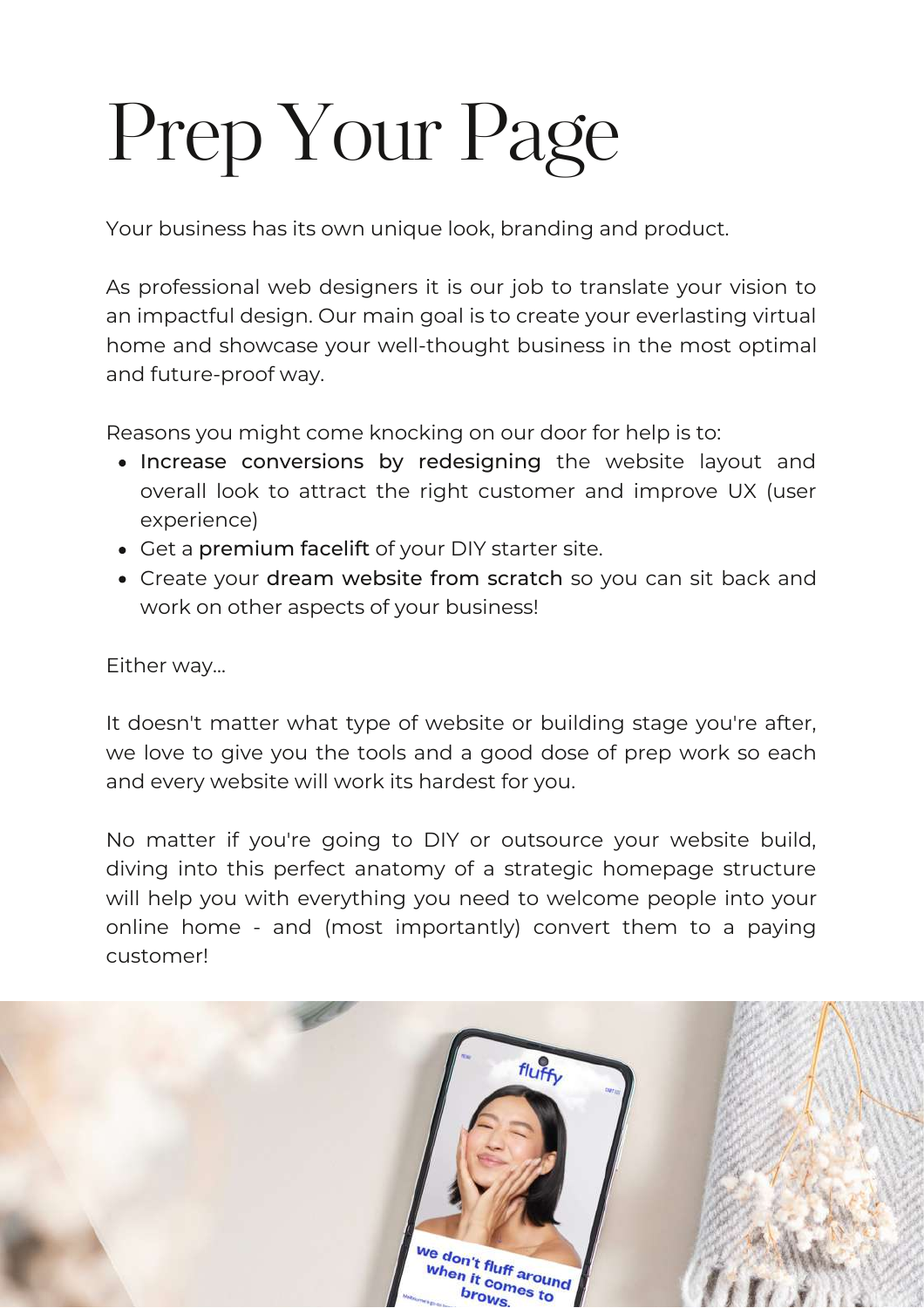## Avoid These Mistakes

A recent study showed that a whopping 72% of visitors use a website's homepage as the deciding factor in whether or not to make a purchase.

If your homepage is cluttered, overwhelming, or just plain boring, chances are your visitors won't stick around.

Here are four mistakes you really don't want to make:

#### FAILING THE 3-SECOND RULE

An inhale and an exhale. That's all you get from a website visitor. Topperforming websites pass the 3-second rule by giving visitors what they are looking for:

1: Give the eye an immediate and obvious place to go. It will land on a large, important statement and catchy image.

2: Declare what you do/sell and how this helps your ideal customer. Make them understand, feel and imagine your brand and product.

3: Guide people to the next step by doing the work for them and telling them exactly what to do and where to click.

#### LACKING SECTIONS AND COPY

How are you going to get people to buy from you without a brand voice and compelling copy? Introduce people to your story and suck them into why they need your product. Aim to write around 300 words split up into sections with clear and clever headlines, sub headers, blurbs and call-to-actions.

It also tells Google crawlers what your site is about. This helps you rank higher in the search engine, so make sure to conduct keyword research and sprinkle a good dose of correctly placed keywords on your homepage.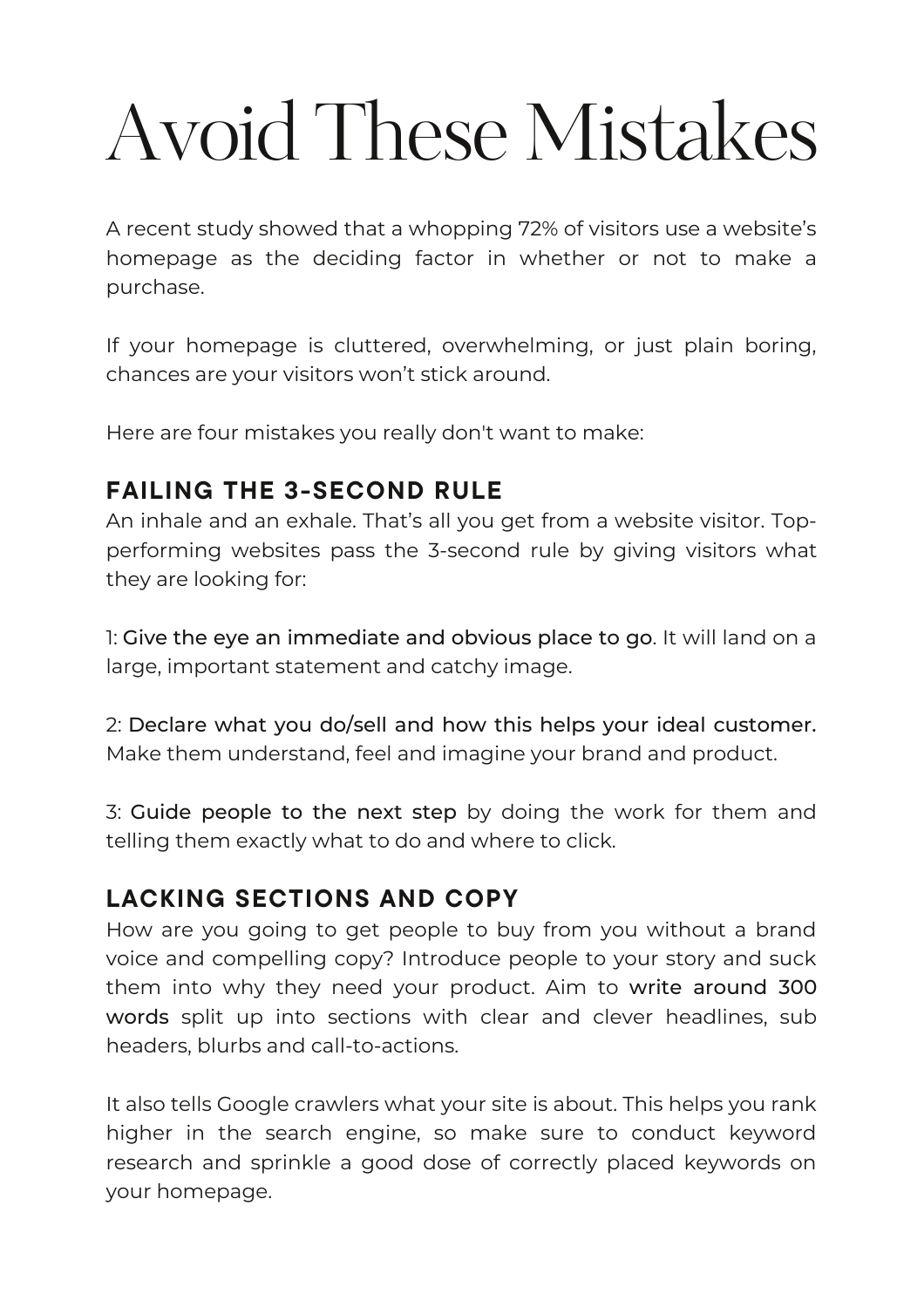## Avoid These Mistakes

#### NO CLEAR PATH, JOURNEY AND NAVIGATION

You even need to tell a visitor like Elon Musk himself exactly what to do and where to click. Creating a user-friendly website that guides your visitor through their very own journey is so important.

Your homepage needs to be very clear on what you sell, why this visitor needs your product, and where they can purchase it at the click of a button.

Being clear over clever is key here. Use easy-to-use words, avoid any jargon, and insert plenty of images (preferably of people) to showcase your beautiful product.

For example: don't use "Journal" for "Blog" or "Story" for "About". Or worse, having vague add-to-cart buttons. Just use simple call-toactions such as "Buy Here", "Add To Cart" and "Shop".

#### POOR LAYOUT AND NO VISUAL HIERACHY

This is where the next pages will come in handy.

A visual hierarchy is an orderly arrangement of elements, according to their importance. If you don't get this right, visitors could be bombarded by the different features of your designs all fighting to get their attention, which in turn will look unprofessional and very cluttered. They won't be guided efficiently towards your call-to-action (CTA), which means no conversions.

To create a strong visual hierarchy, think deeply and carefully about why your visitors are coming to your website. Always design with user experience (UX) and a straight-forward user journey in mind that ensures the flow is intuitive and seamless.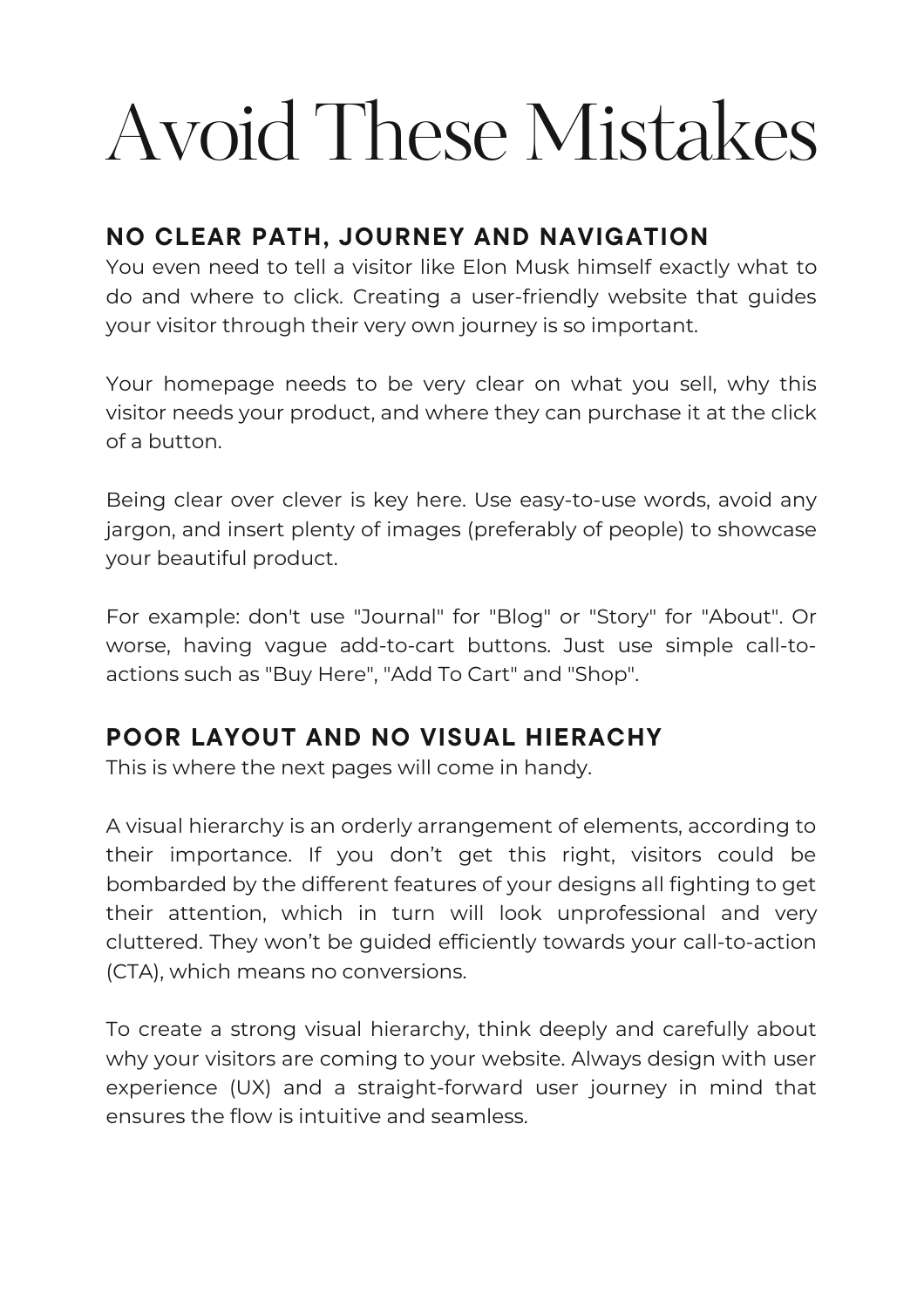## Don't be one of those badly designed websites...

FOLLOW OUR STELLAR STRUCTURE BELOW TO ACHIEVE A CONVERSION RATE OF 3% OR HIGHER ON YOUR WEBSITE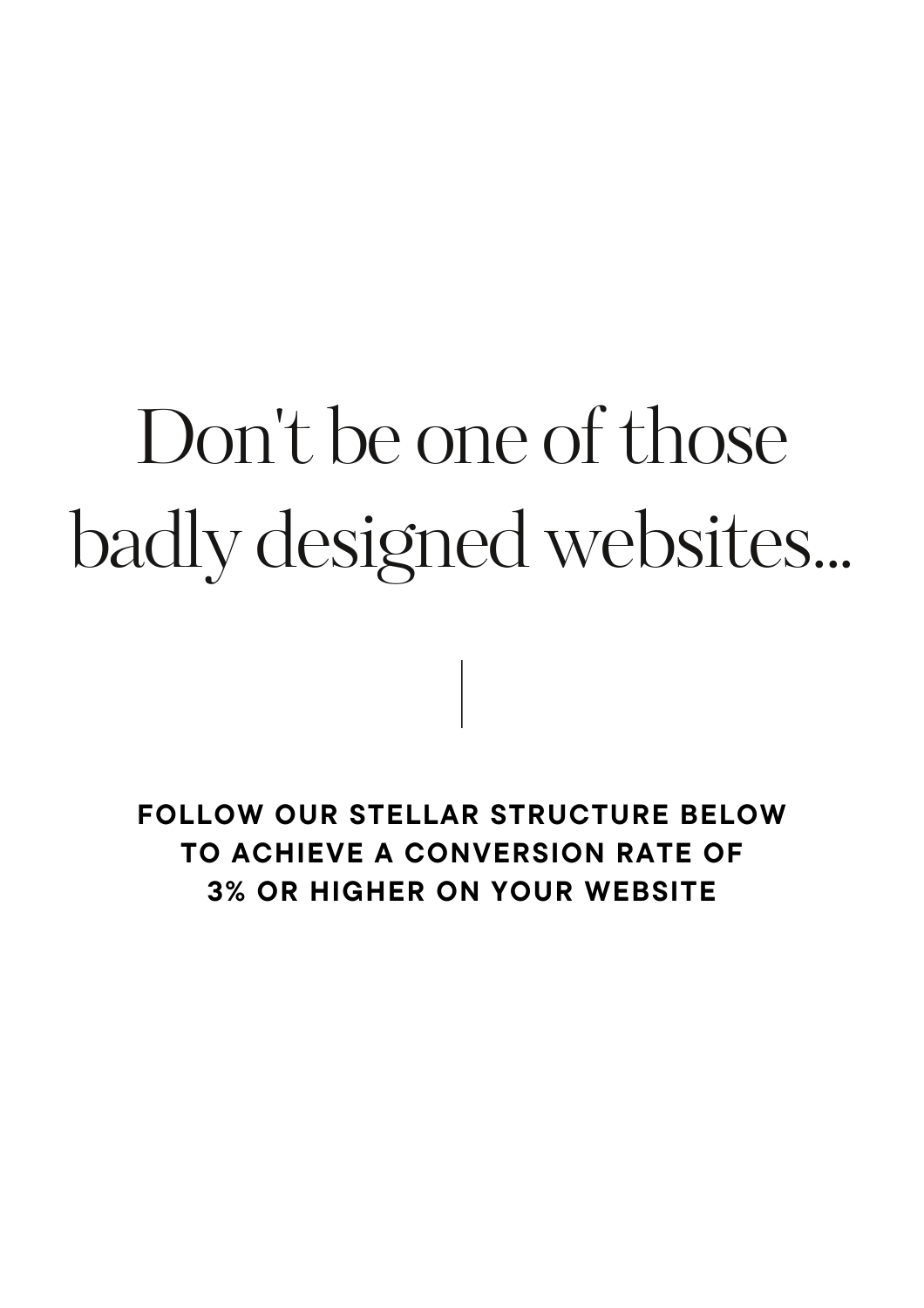#### ANNOUNCEMENT BAR

LOGO

fold

#### CLEAR NAVIGATION



#### COMPELLING BANNER

Strong headline + tagline (sub header) which creates curiosity, connection, and action. Use 1 banner only, no sliders.

#### BUTTON

#### ENGAGING STORY

Don't skip this part. Talk to your one ideal customer and address their problem. Spark the interest and present your solution.

#### (BEST SELLING) PRODUCTS

#### UNIQUE SELLING POINTS / VALUE

CATEGORIES / COLLECTIONS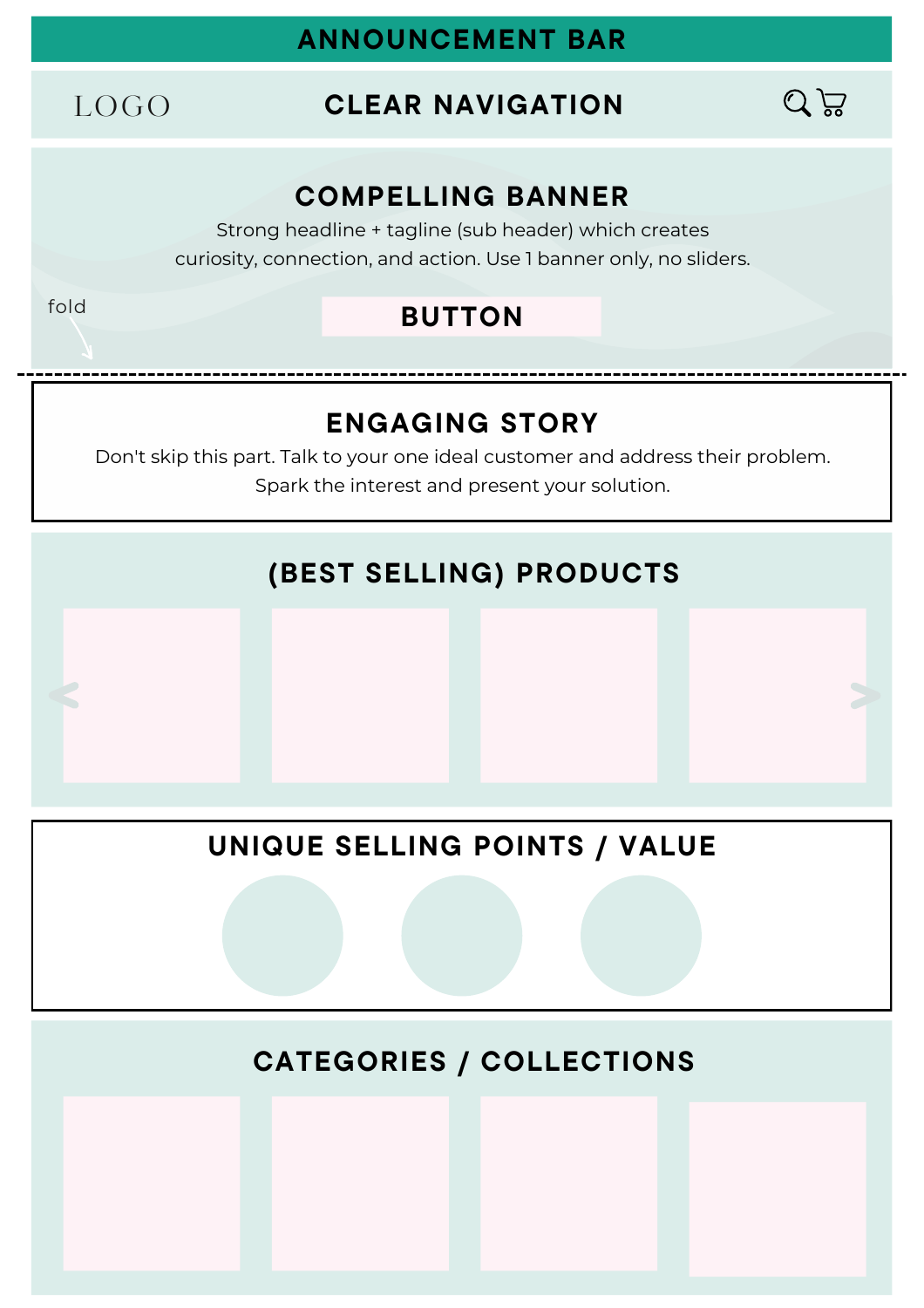#### PRODUCT IMAGE(S)

#### PRODUCT SPOTLIGHT

Highlight your hero / most popular product.

#### ADD TO CART

#### ABOUT

Introduce who you are, what you do, why you do it. Humanise your brand.

YOUR PHOTO

#### LINK TO STORY



#### EMAIL OPT IN

Make this attractive, worthwhile and include an offer such as 10% or 15% off a first purchase.

#### EXTRAS

Think trust badges, stockists, map with store location, "featured in" logos, blog posts, etc.

QUICK LINKS / POLICIES

CONTACT

SOCIALS & NEWSLETTER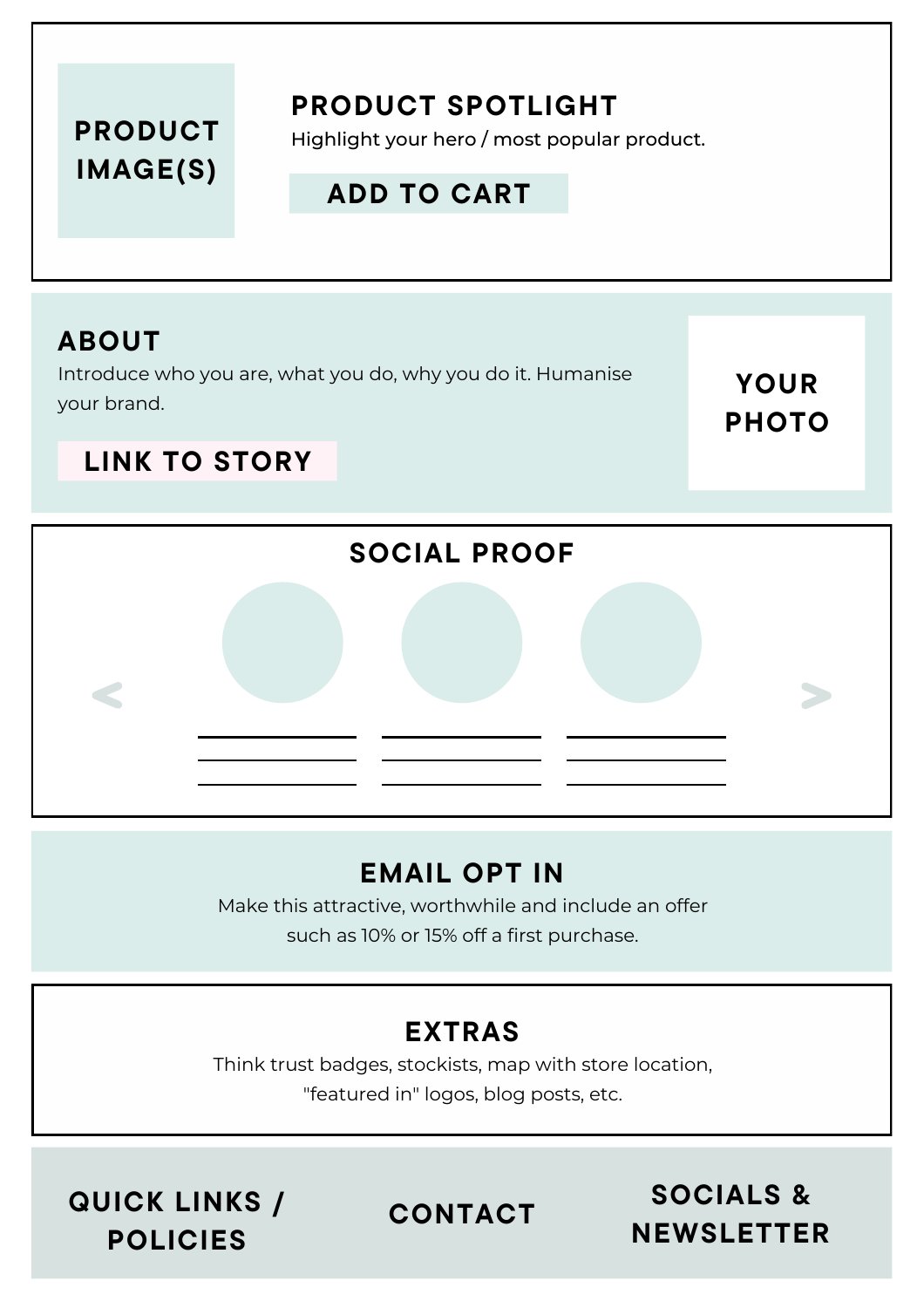|               |            |                 | I HEE EMI HEGG GIIII I ING G FER GIOU MOD |                |             |  |
|---------------|------------|-----------------|-------------------------------------------|----------------|-------------|--|
| <b>SEARCH</b> |            |                 | <b>GIMME</b>                              |                |             |  |
|               | <b>NEW</b> | <b>SHOP ALL</b> | <b>COLLABS</b>                            | <b>FOR MUM</b> | <b>SALE</b> |  |

#### ABOVE THE FOLD AREA

The *most important* section of your website is what's called "above the fold": the first part people see when they land on your page. This area is visible before scrolling further down the page and your first chance to spark the interest of your visitor. Ensure you pass the 3 second rule and apply the below tips to give visitors a clear understanding on exactly what you sell, who you are, and how your product can help them.

#### ANNOUNCEMENT BAR

This bar should stand out. Give it one of your brand colours, but not your main colour - save this for your CTA buttons. This bar should show across the whole website, not just on your homepage. Highlight this space to call out free shipping, sale announcements or moneyback guarantees messages.

ALWAYS link this bar - make it clickable and send people to your "All Products" page or "Best sellers" page.



#### LOGO + NAVIGATION / MENU

Your logo represents your business. Upload a clear and transparent high res file of your logo. Make it nice and small, it should not be the main part of your navigation bar and take up too much space. This will decrease the "fold" and the next part (the banner) will have less space to create impact.

Make your navigation super easy. Have no more than 8 items. There's no need to add "Home" as people can click on your logo for that. Don't confuse your visitors and search engines with labels like "Journal" (blog). Adding your "Contact" and "About" links is important as well (these pages are very sought after and help build trust and credibility). You can also add a submenu under SHOP with your categories or add a "Mega Menu" look.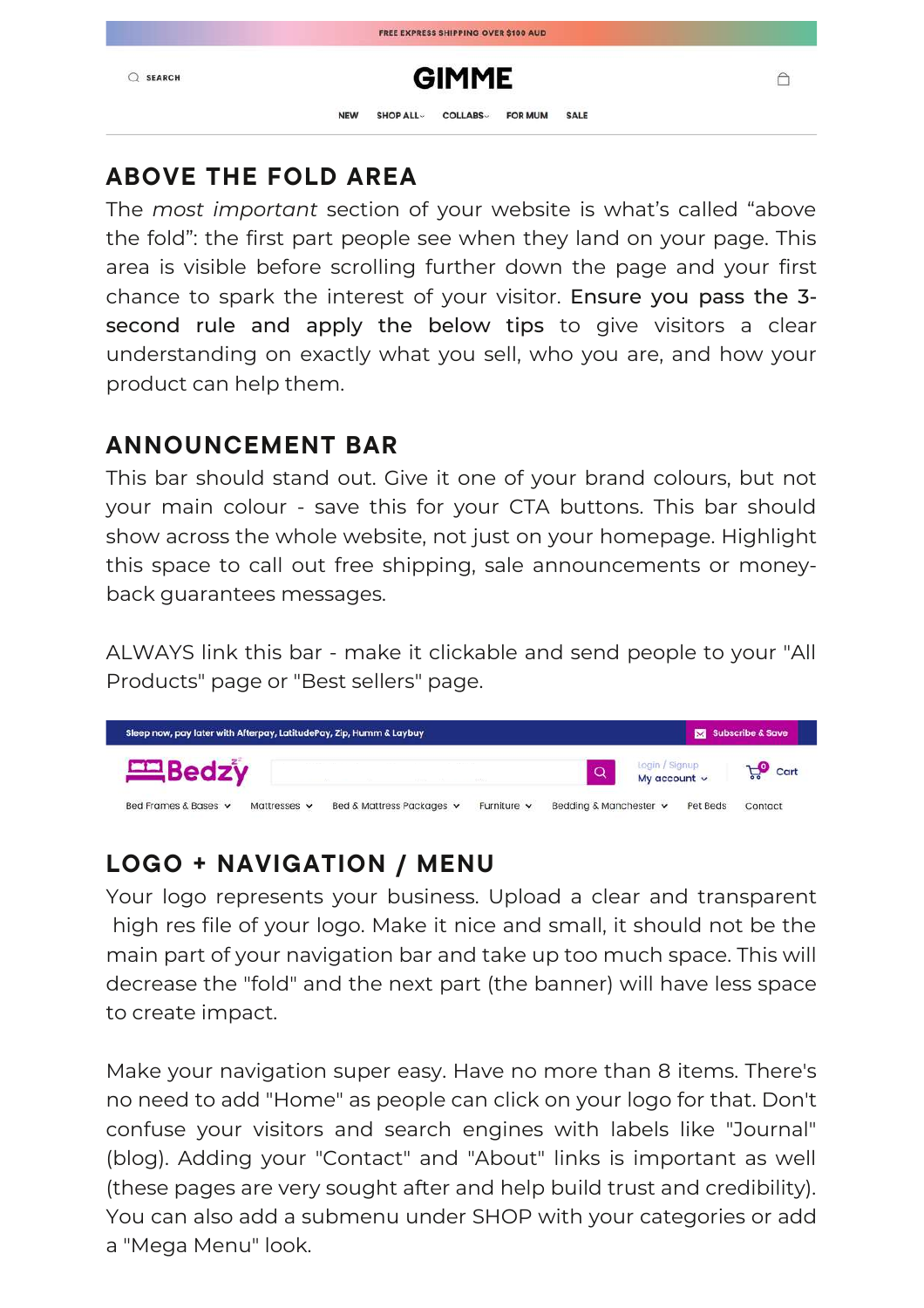

#### MAIN BANNER & HEADER

This spot is all about being compelling and eye-catching.

- Use a high resolution image that represents your brand or product within a split second. People are very visual and judge a page within 0.3 milliseconds.
	- Don't use a slider, they are outdated and slow down your website speed which is bad for UX and SEO.
	- You can use a video, but host this on YouTube or Vimeo so it won't impact your site speed. Ensure it's working on mobile and responsive as well, as over half of your visitors will be viewing the website on a mobile device.
- Your main headline or tagline needs to pack a punch and explain in a short and catchy way (6-8 words, ideally) on what the visitor can expect from you.
	- Make it all about the customer, so they can *understand, feel and imagine* your brand and product.
- Continue your message in the sub heading. This text is smaller to emphasise the hierarchy, which is important for SEO purposes as well.
- Follow this all up with a strong CTA (Call-To-Action) where you tell your visitor exactly what to do next. Be a bit more creative than "Shop now" and say Find My Look, Explore More, Discover \*your product\* or Take Me To \*your product\*.
- ALWAYS add a link/button to the banner and to your image.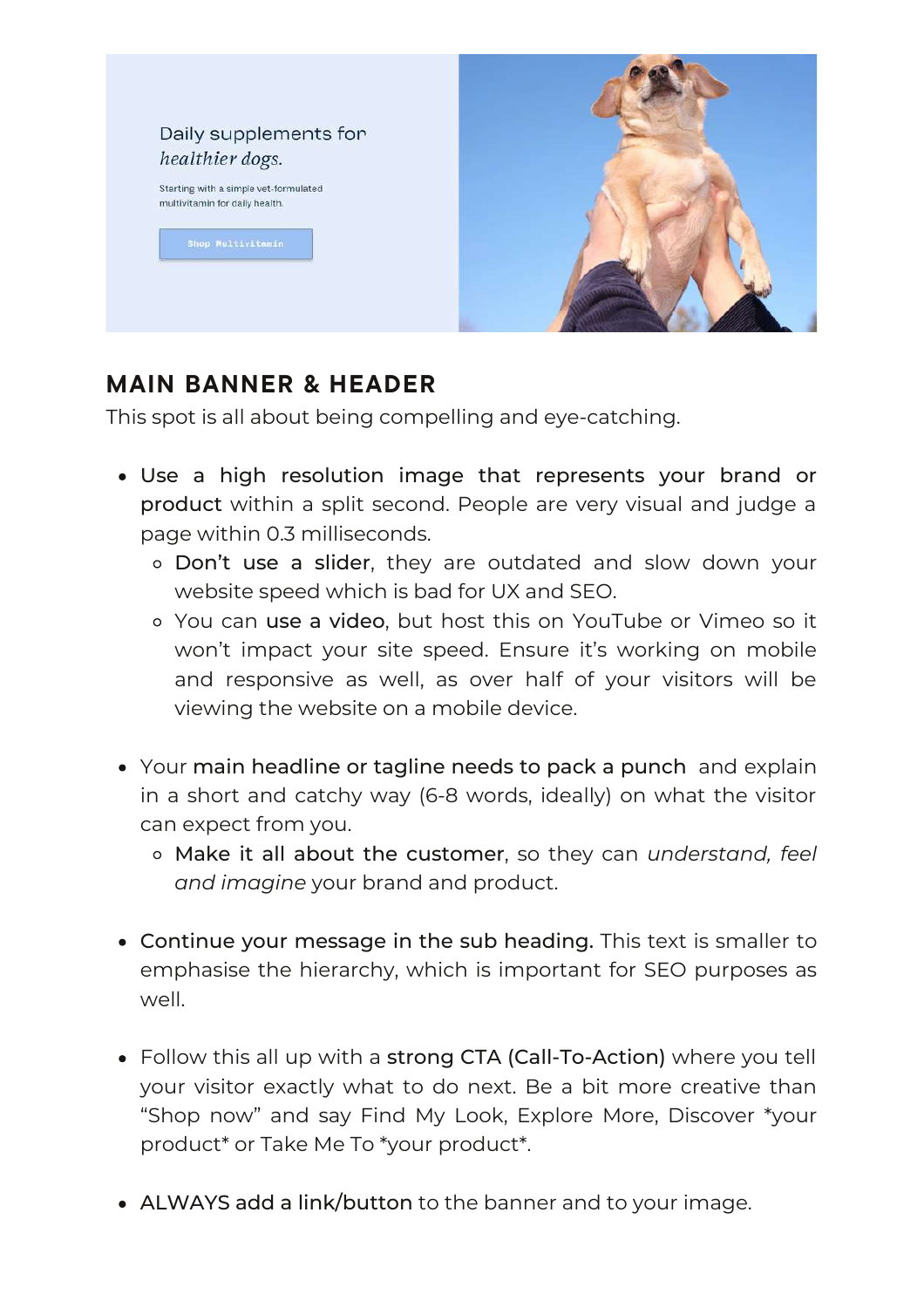### Don 't be a noise. Be a voice.

#### READ OUR HEADLINE TIPS & TRICKS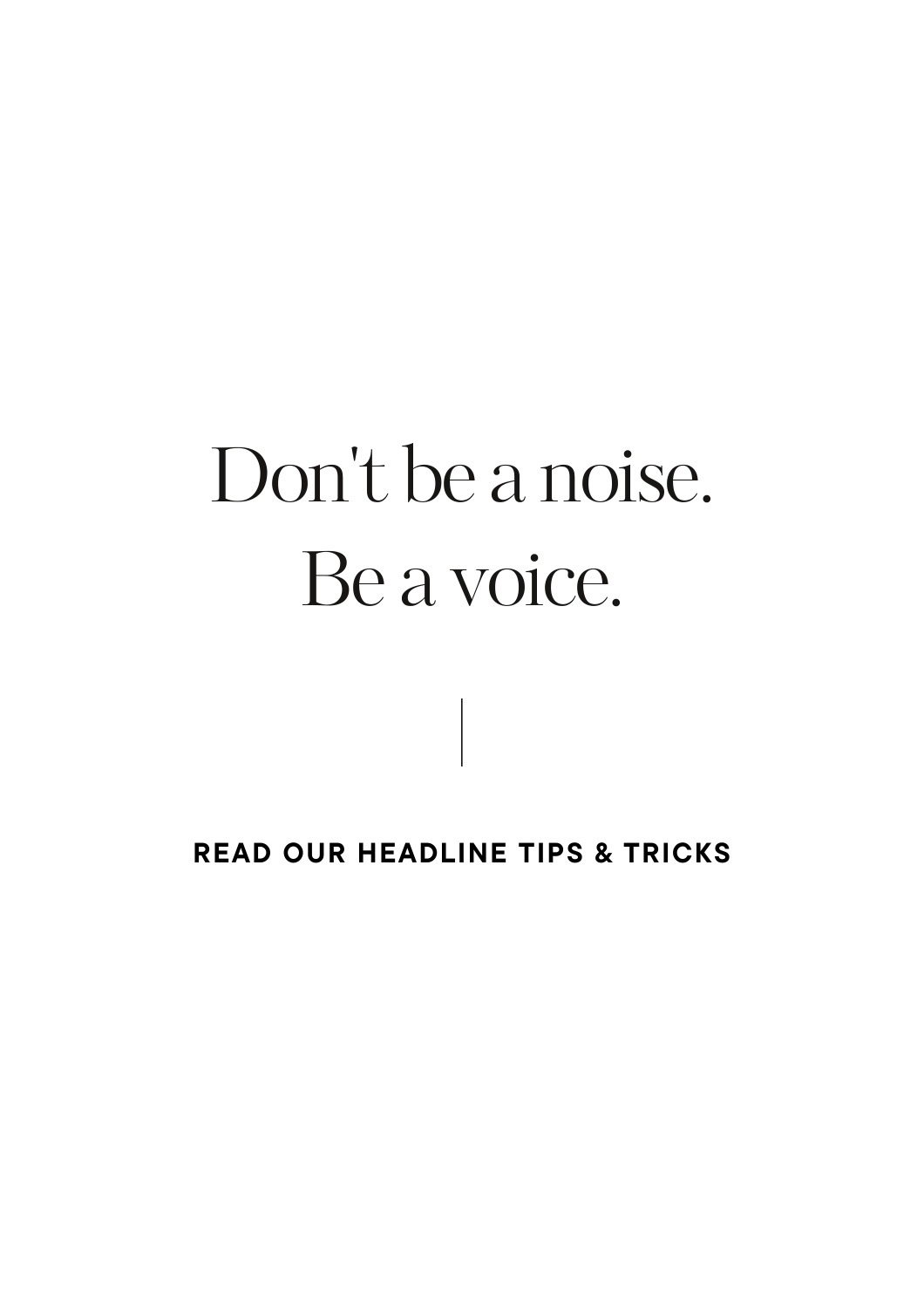## Headline Tips

Don't underestimate the power of a strong headline. This is why we keep hammering about it!

The other day I read this very interesting story:

Imagine this... You're walking in a crowded street, and someone screams: "We sell heels, boots, stilettos, wedges, and mules."

After 10 minutes, would you *remember* what they sell?

It would be easier to remember if they said: "We sell shoes that make you look taller."

If you can't showcase your business at a glance, visitors will click away in a second.

People end up choosing a product or business that is memorable and that they connect with.

The art of marketing lies in how good you can make people understand what you want to say.

Overtelling is a no.

Simple messaging is a HUGE *yes*.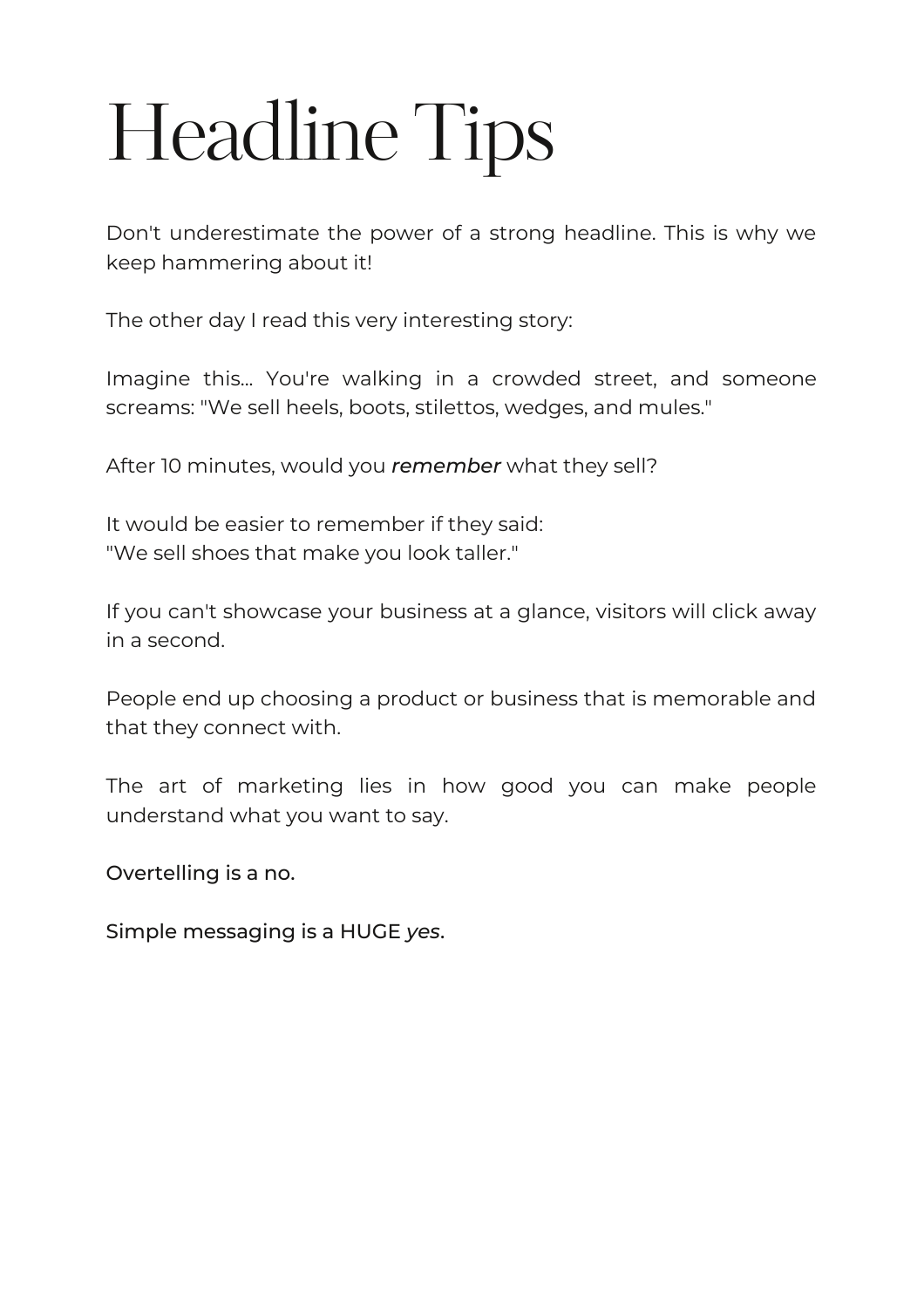## Headline Examples

Neuro

#### The smart way to fuel body and mind

Gum and mints to energize, calm and focus you whenever you need it.

SHOP

### Say goodbye to dirty sheets and towels.

Made with anti-bacterial silver. No more odors. 3x less laundry.

**SHOP NOW** 

#### Thoughtful workwear you'll never have to think about.

Because you have better things to worry about than trying to find a free pocket.



![](_page_12_Picture_10.jpeg)

Neuro<br>jum

Energy<br>& Focus

**Veneco** 

Calm<br>& Clarity

Neuro<br>gum

Energy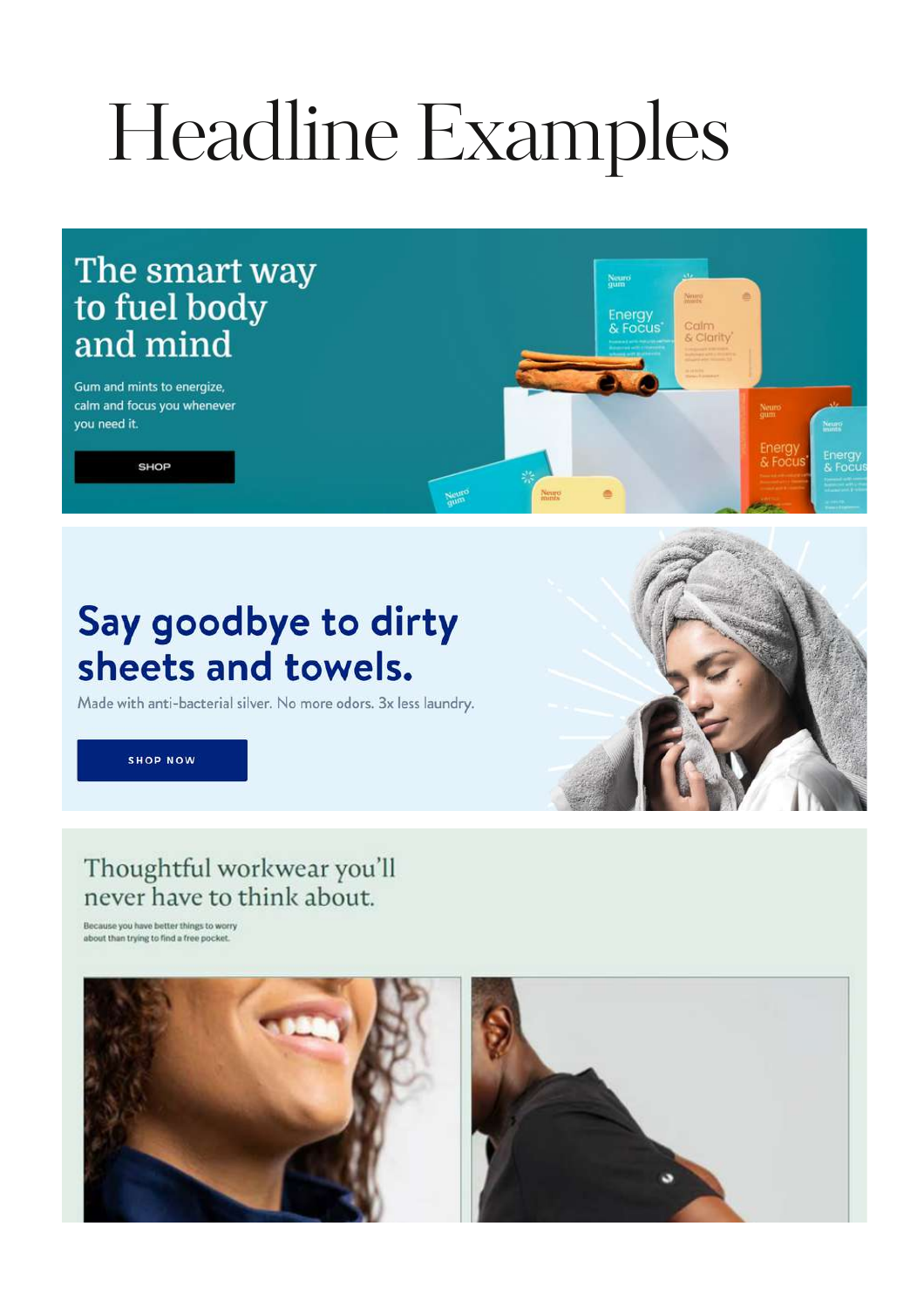### **TACK FOR A UNITED TIME** POOL TIME GLOWING **BODY OIL**

Dive into that golden hour feeling and instantly motsturize and illum

Shop now  $\rightarrow$ 

![](_page_13_Picture_2.jpeg)

### **All Natural Candy With 67% Less Sugar**

We recreated the ball lollipop so you can enjoy this classic treat made with all natural ingredients and a lot less sugar.

十家

(within)

CARE UPPLEMENT

**60 VEGAN CAPSULES** 

**Buy Lollipops** 

### **Artisan Macarons. Divinely Delectable.**

Handmade, naturally gluten-free and higher almond content. Experience the best macarons in the world.

SHOP NOW  $\rightarrow$ 

![](_page_13_Picture_9.jpeg)

to address the root cause of acne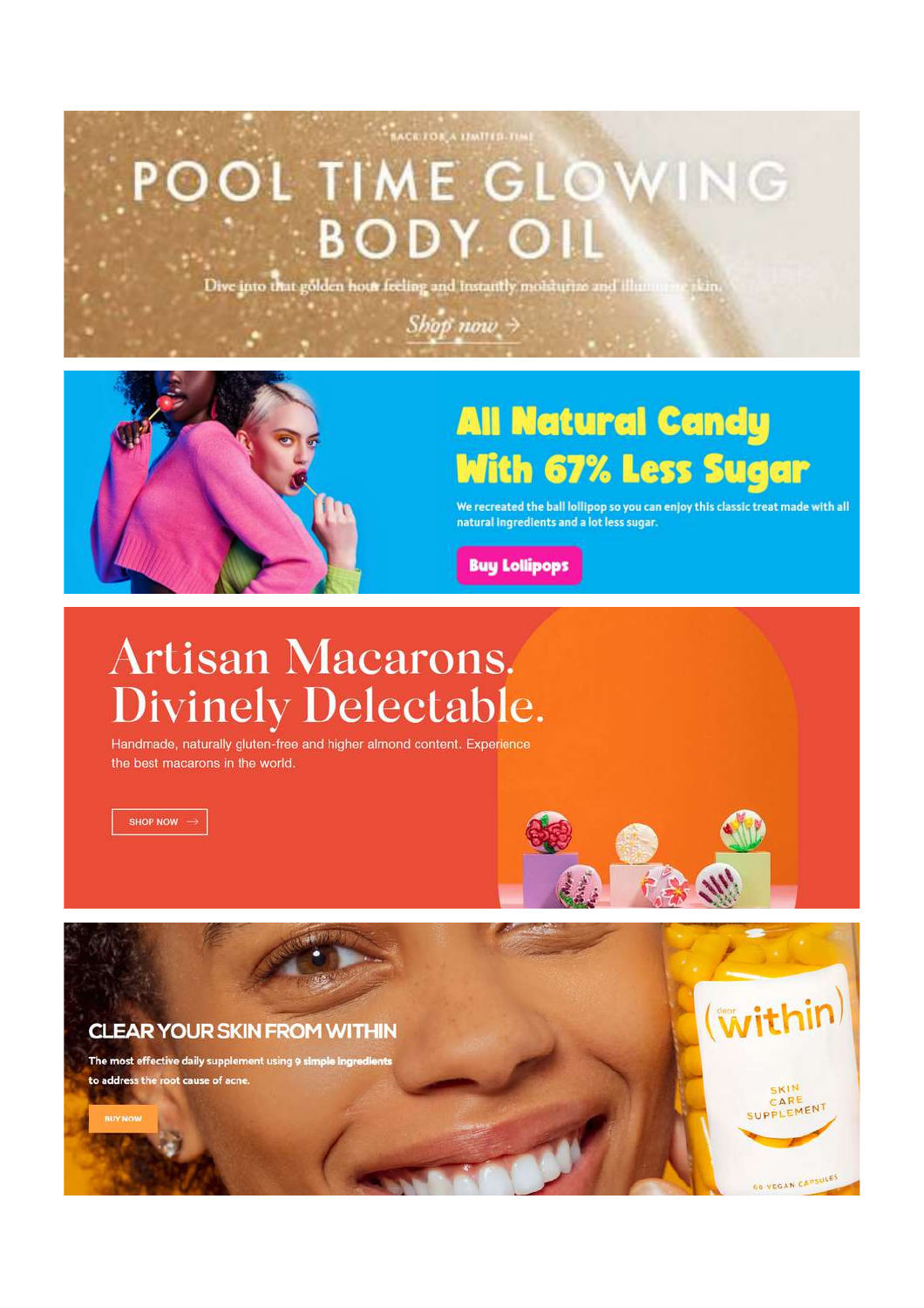#### ENGAGING STORY

This section is all about creating an impactful, stand-out brand. People are receptive to human connection, that's why this is the perfect spot to share your brand's values and create that connection.

BUT -- write it from your audience's point of view.

Selling is soulless, but storytelling is soulful. We buy things that are valuable and we value emotions a lot more than we value material things. Stop selling your "things" and start telling how your product will make your visitor *feel.*

Write punchy copy injected with keywords (to get some Google love) aimed to build trust, connect and invite action with your audience / ideal customer. Become their trusted advisor!

![](_page_14_Picture_5.jpeg)

#### The  $po(w)$ der of change is in your hands

100% natural powder-based skincare that radically strips away the nasties and plastics that don't belong on our skin.

Formulated with what you need and nothing else.

LEARN MORE ABOUT JADE BEAUTY PRODUCTS

![](_page_14_Picture_13.jpeg)

Get yours now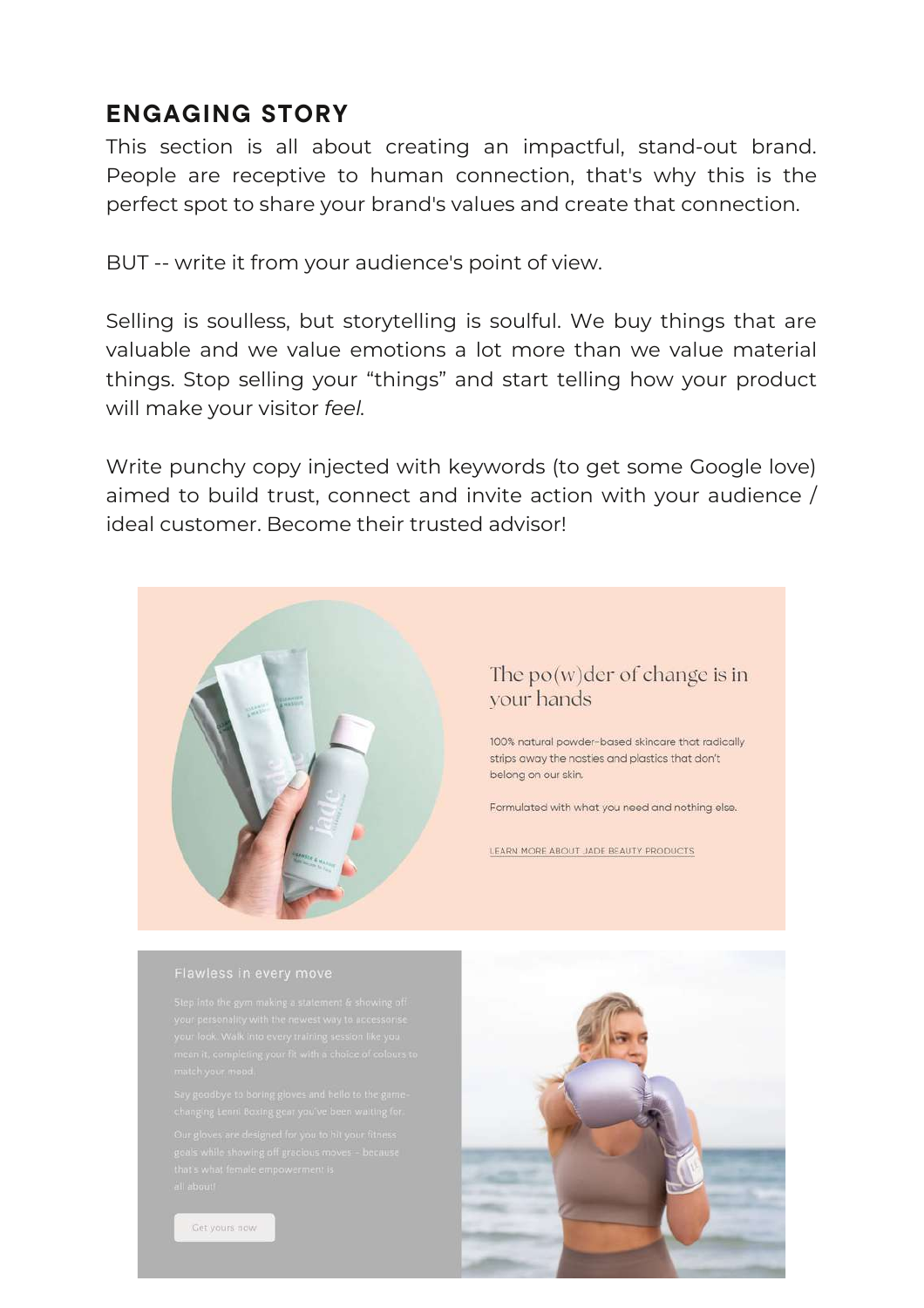#### UNIQUE SELLING POINTS / VALUE

Reality check: people don't read your content, they scan it.

To get your message across quickly and effectively ensure to add 3-4 unique selling points informing your visitors why they should buy from you.

Are your products handmade, cruelty-free, vegan, locally-sourced? This is the time to show and tell! Don't forget to add in images or icons to create maximum impact.

Make this section:

- Scanable, but understandable.
- Simple, but thought-provoking.
- Short, but memorable.

Discover our plant-based formulas for hair wellness, developed with scientifically proven ingredients.

![](_page_15_Picture_9.jpeg)

Effective

Clinically proven performance that beats market-leading synthetic formulas

![](_page_15_Picture_12.jpeg)

Plant-Based

Formulas from naturally derived ingredients that deliver results

![](_page_15_Picture_15.jpeg)

No synthetic hormones or carcinogens in any of our products

Safe

#### **Bringing A-Beauty to the world**

Embrace our uniquely Aussie approach to skincare. It's simple. Based on clean and highly effective formulas, we skip the 10-step routines and crazy claims. 'Cause we'd rather be at the beach than stuck in the bathroom, Learn More

![](_page_15_Figure_19.jpeg)

Australian botanical ingredients

![](_page_15_Picture_21.jpeg)

No nasties, just clean vegan\* formulas

![](_page_15_Picture_23.jpeg)

Cruelty-free

**PETA** Approved

**Ethically sourced** 

![](_page_15_Picture_26.jpeg)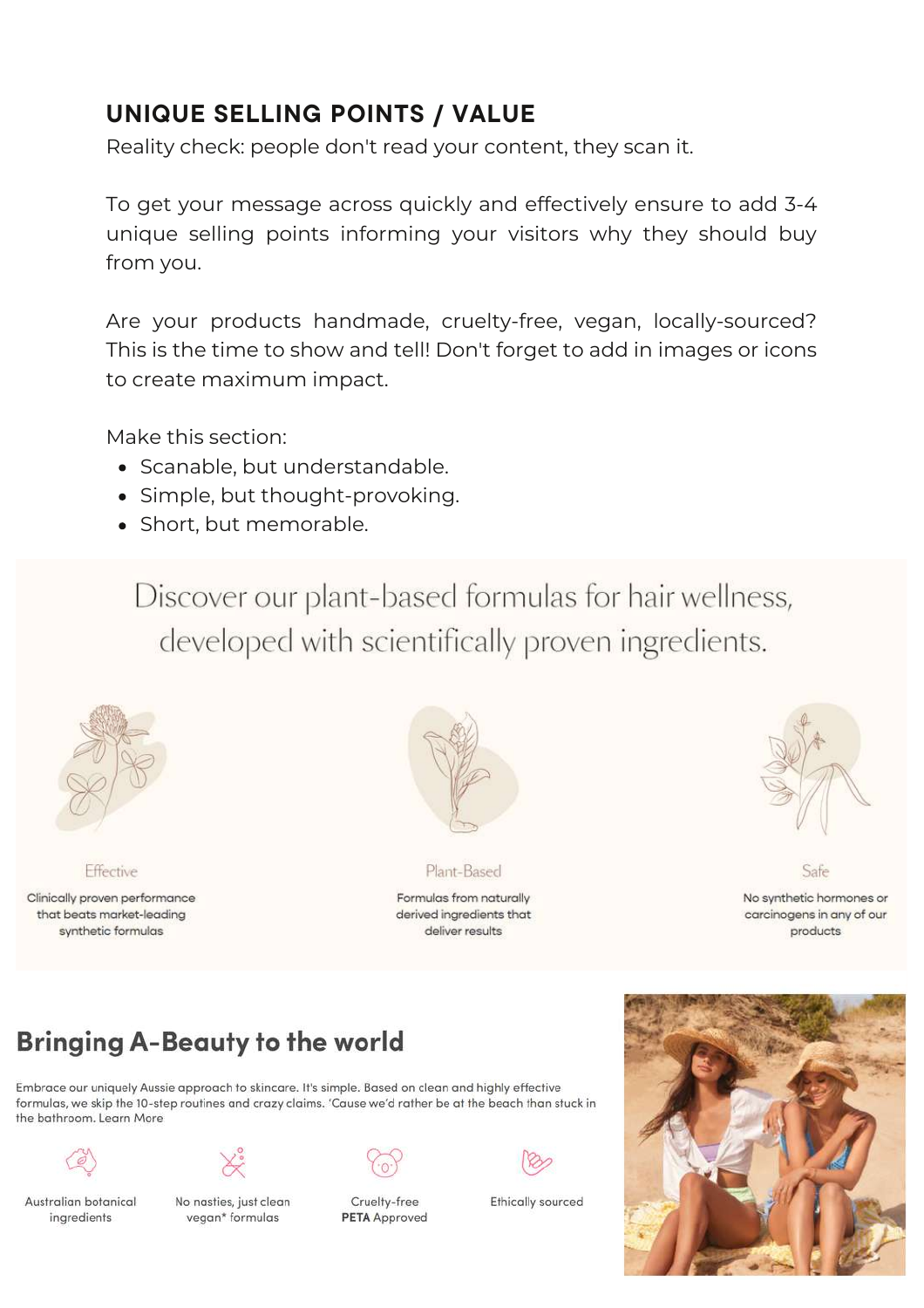#### CATEGORIES / COLLECTIONS

Next up you're going to break your products down for people and guide them through what you sell and offer.

Showcase your top 3-6 categories with clear images and the name of the category. Link this to the category page that lists all products in this category. If there is only one product in the category, then link it straight to the product page.

![](_page_16_Picture_3.jpeg)

Browse by category

You look like a mama who knows what she wants (and doesn't have time to muck around). Browse our range via category for express checkout and faster ordering\*.

\*And by that, we mean 'check out our rad stuff and place your order while the kids are nappingand you have a few minutes of peace to drink this morning's cold coffee.'

![](_page_16_Picture_7.jpeg)

**NEW** 

**BAMBOO** 

**PLANT BASED**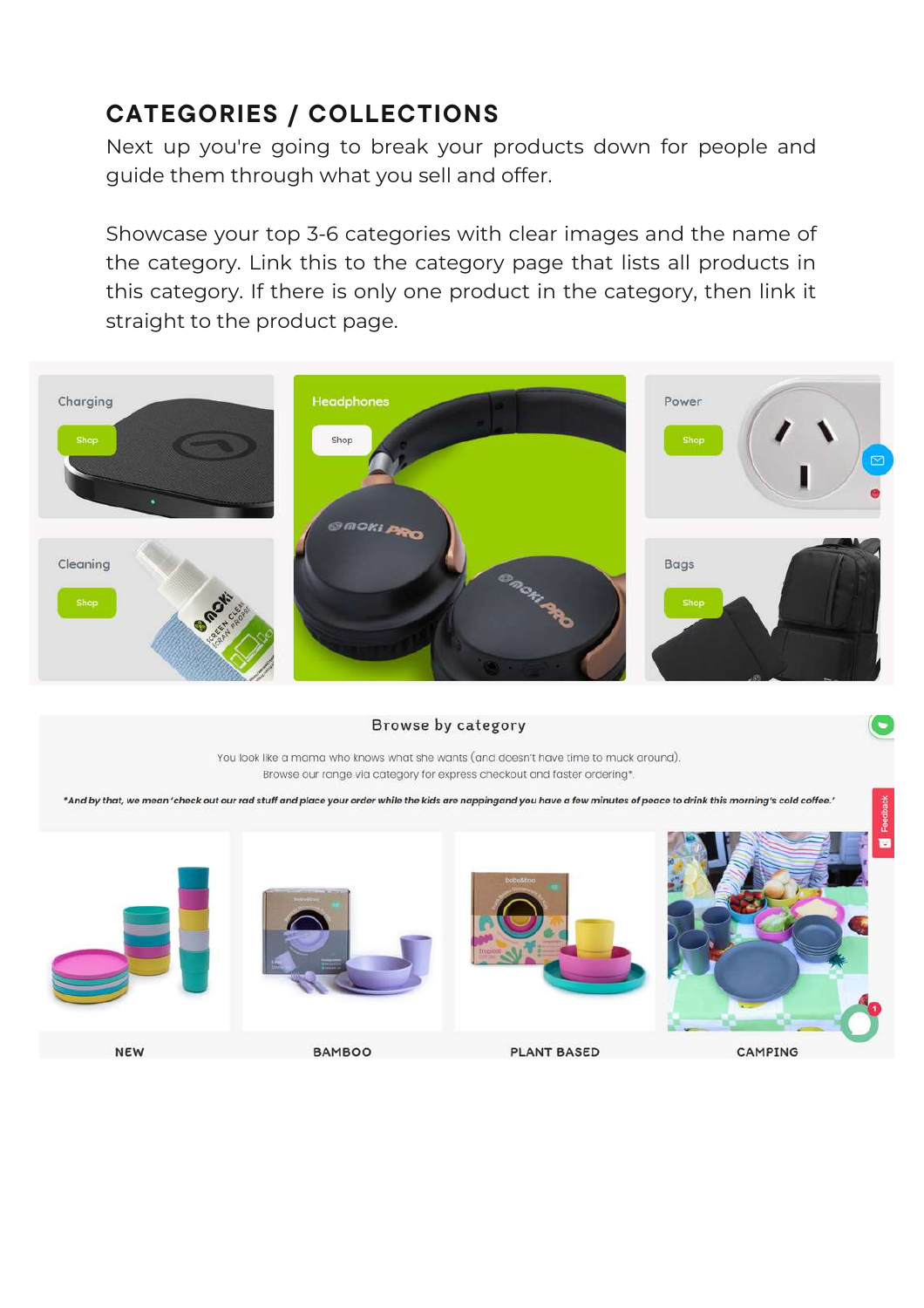#### PRODUCT SPOTLIGHT

Add your hero or most popular product here to feature. You can also change it up to feature a "Product of the Month".

List the benefits and unique features clearly and add a link to buy directly or to go to the product page.

![](_page_17_Picture_3.jpeg)

**STASDOCK** \$250,00 AUD 3 colors available

#### **TURN YOUR BIKE INTO ART WITH OUR WALL MOUNT**

The Stasdock is the perfect bike hanging rack for your home. Aesthetically pleasing yet sturdy, the Stasdock bike rack highlights your prized possession. There are even clever spaces for you to store your accessories all at the one place. It is also functional as a beautiful piece of decoration on your wall.

**SHOP NOW** 

#### ABOUT

Your customers feel your passion for what you do! Humanise your brand by showing them who is working so hard behind the scenes and how you differentiate yourself.

Carve out some time to sit down and really assess what inspired you to start this business, and the impact you want to have. Then create some core messages you want to carry into the world and that you stand for... today, and every day!

![](_page_17_Picture_11.jpeg)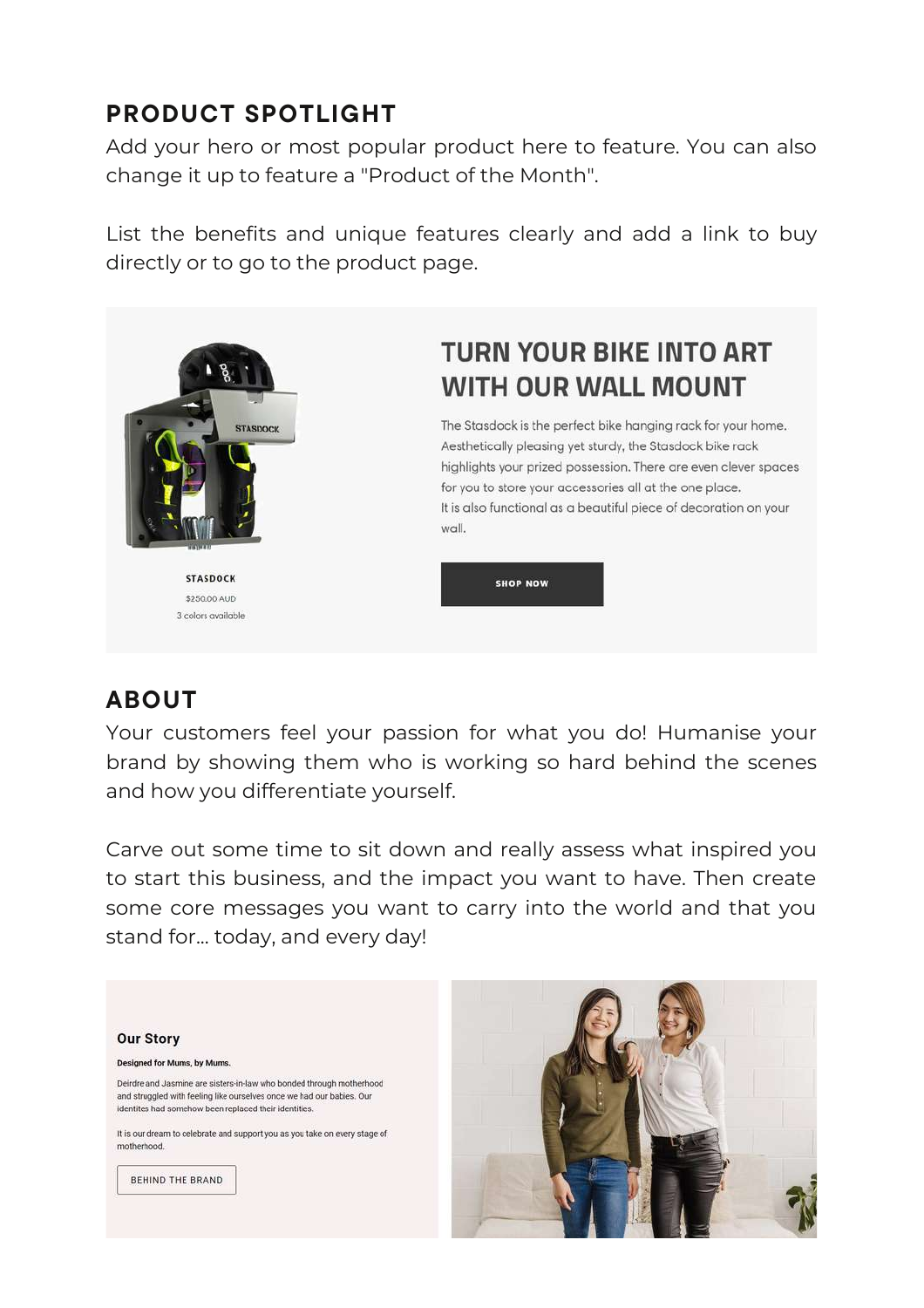#### SOCIAL PROOF

When browsing through the page your audience starts to know and like you, but do they also trust you?

#### Trust creates customers - it's the currency of the online world!

Building trust with your visitor so they feel safe with you is key.

Always add (some form of) testimonials on your website. If you don't have reviews yet, you can start out with statements from your friends and family and then move to "real" reviews from people who write their opinion on your product.

You can show this section as a slider, add photos, use a third-party app such as YotPro, or even use User Generated Content (UGC) such as videos that people share on social media.

![](_page_18_Picture_6.jpeg)

#### Customers who soiled themselves

![](_page_18_Picture_8.jpeg)

![](_page_18_Picture_9.jpeg)

![](_page_18_Picture_10.jpeg)

![](_page_18_Picture_11.jpeg)

![](_page_18_Picture_12.jpeg)

These guys are amazing! We had overlooked purchasing a present for a colleague who was retiring and they went above and beyond to make sure the plant gift was delivered on time on short notice. We can't thank Melissa and the team enough!

\*\*\*\*\*

- Rebekah, Fortitude Valley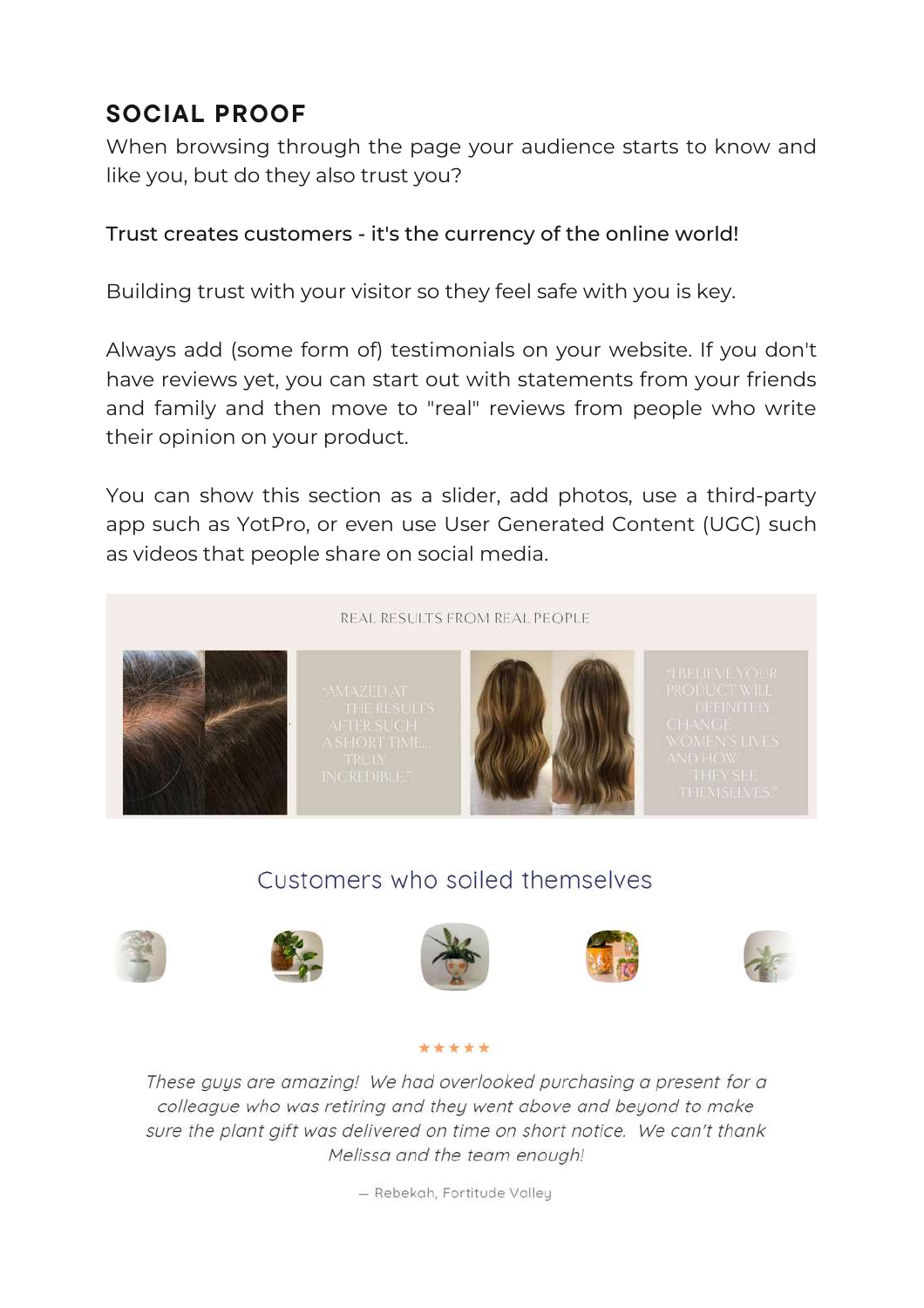#### EMAIL OPT IN

We could go on and on about emails and newsletters - but at the end of the day it's a truly reliable form of marketing. You own your list and this is a goldmine that no one can take away from you!

This is why you should start list-building, like, yesterday.

However, people these days don't just give away their email address for free anymore. Offer an instant incentive like a code for \$ or % off (or even free shipping) will help with collecting emails and data.

You could also offer a lead magnet, such as a valuable guide with tips and tricks that are applicable to your product.

It's very important not to make the subscriber wait for the code. Either add it to the "Success Message" and/or Welcome Email that triggers immediately after signup.

Remember to always follow up with people who opt in for your emails by setting up a Welcome Flow introducing you and your brand through storytelling. Plus, if they don't use their coupon, then remind them!

You can setup these automated flows in our favourite platform Klaviyo.

Hey fellow plant lover, here's 10% off your first order.

Becoming a plant parent is exciting - we'll share our best tips & tricks with you!

Enter email here

![](_page_19_Picture_11.jpeg)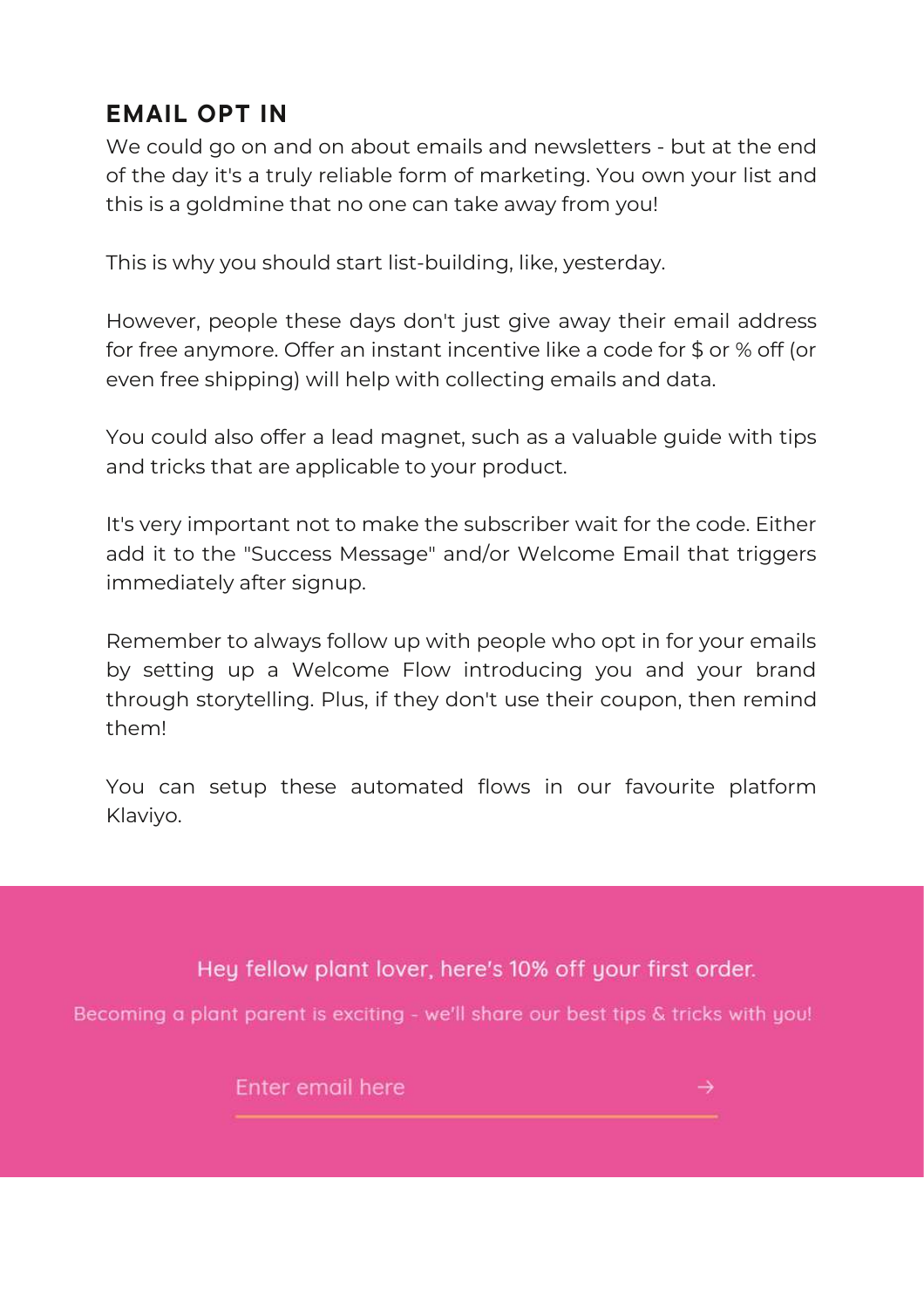#### EXTRAS

There are many other sections that you can add to your homepage as long as they are relevant!

Some great examples are:

- More banners with call-outs
- More product or categories with features
- Blog posts
- Rewards program signup
- Subscription info
- Instagram feed
- "Featured in" logos
- Stockists logos
- Map with store location

![](_page_20_Picture_12.jpeg)

#### THE JADE CLUB

At Jade Beauty we are passionate about giving back to like-minded people who LOVE our planet and our skincare, so we created The Jade Club just for you.

Think VIP offers, exclusive secret promos and all-expense paid annual wellness retreats. WHAT?!!

We did say we were different under the surface.

Beauty inside and out comes easily with great people around you.

Come join us - and bring your bestie.

COME ON IN

![](_page_20_Picture_20.jpeg)

#### You're all individuals

Check out our limited edition plant friends that we've been nurturing since the day they were born. Unique pots with amazing plants!

![](_page_20_Picture_24.jpeg)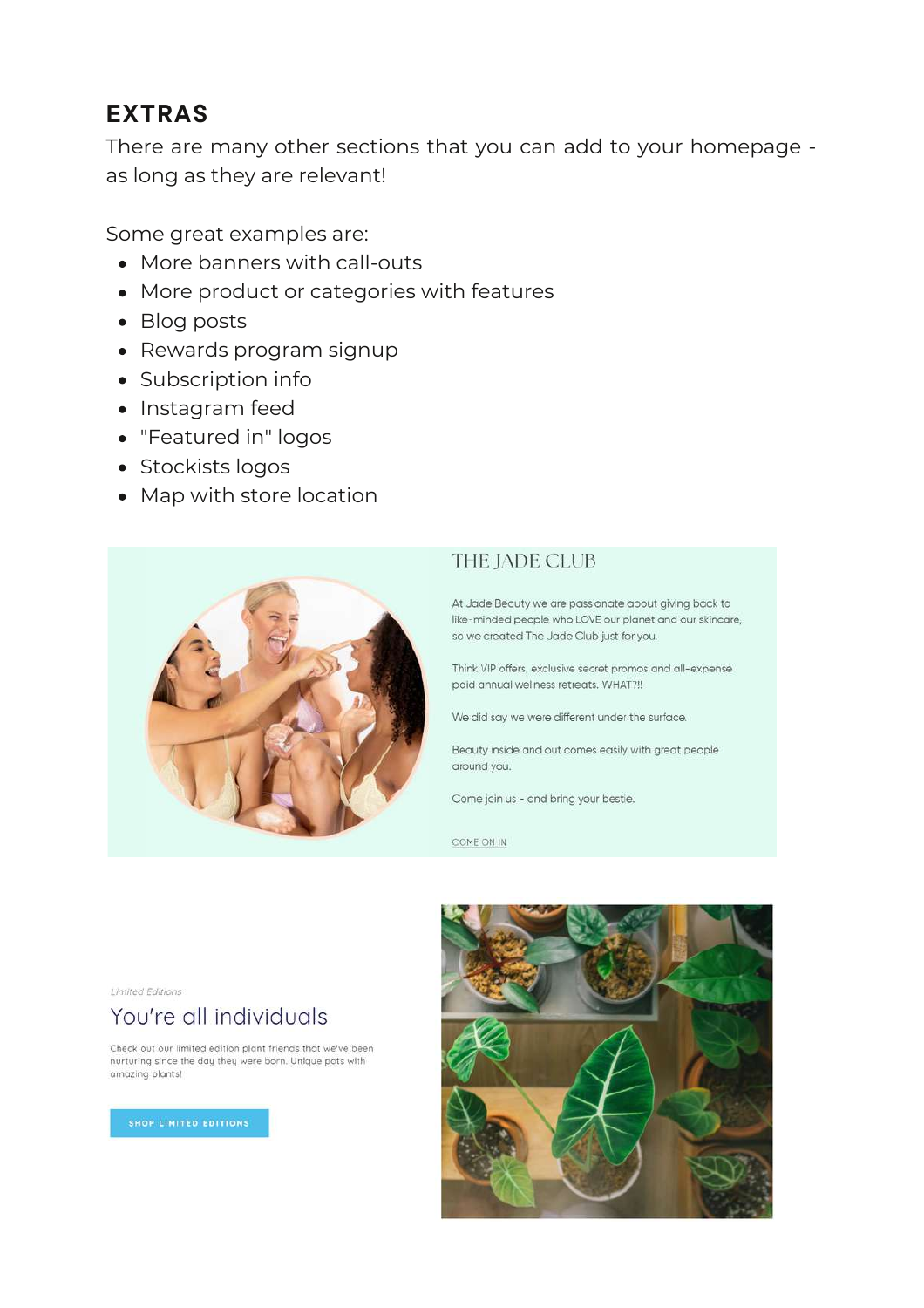![](_page_21_Picture_0.jpeg)

#### **GET ACTIVE ON OUR SOCIALS**

Tag us @reactive\_sport

![](_page_21_Picture_3.jpeg)

![](_page_21_Picture_4.jpeg)

![](_page_21_Picture_5.jpeg)

![](_page_21_Picture_6.jpeg)

#### AS SEEN IN

![](_page_21_Picture_8.jpeg)

Ehe New York Times Magazine

![](_page_21_Picture_10.jpeg)

realiving LOCAL PROJECT

![](_page_21_Picture_12.jpeg)

![](_page_21_Picture_13.jpeg)

#### **WARDROBE NON-NEGOTIABLES ACCORDING TO NEWS CORP'S NATIONAL STYLE EDITOR**

Everyone's favourite Insta fashionista and News Corp's new NATIONAL STYLE EDITOR (!!!), Annabel Falco, gave us the low down on what staples you ~need~ in your wardrobe this season. And yes, NEED....

![](_page_21_Picture_16.jpeg)

**OUR NEW COLLECTION IS HERE & IT'S GOT MEGA Y2K VIBES** 

Remember MSN, flip phones, So Fresh CDs and Tamagotchis? Same. Our new collection was inspired by this special moment in time and designed to deliver a big hit of dopamine...

![](_page_21_Picture_19.jpeg)

2021 SUMMER COLOUR TRENDS FROM A REAL LIFE STYLIST AND HOLY YES, WHAT A **MOOD** 

Respected fashion stylist and influencer Cat Sanz gives us the low down on what colours you ~need~ in your wardrobe this summer.

![](_page_21_Picture_22.jpeg)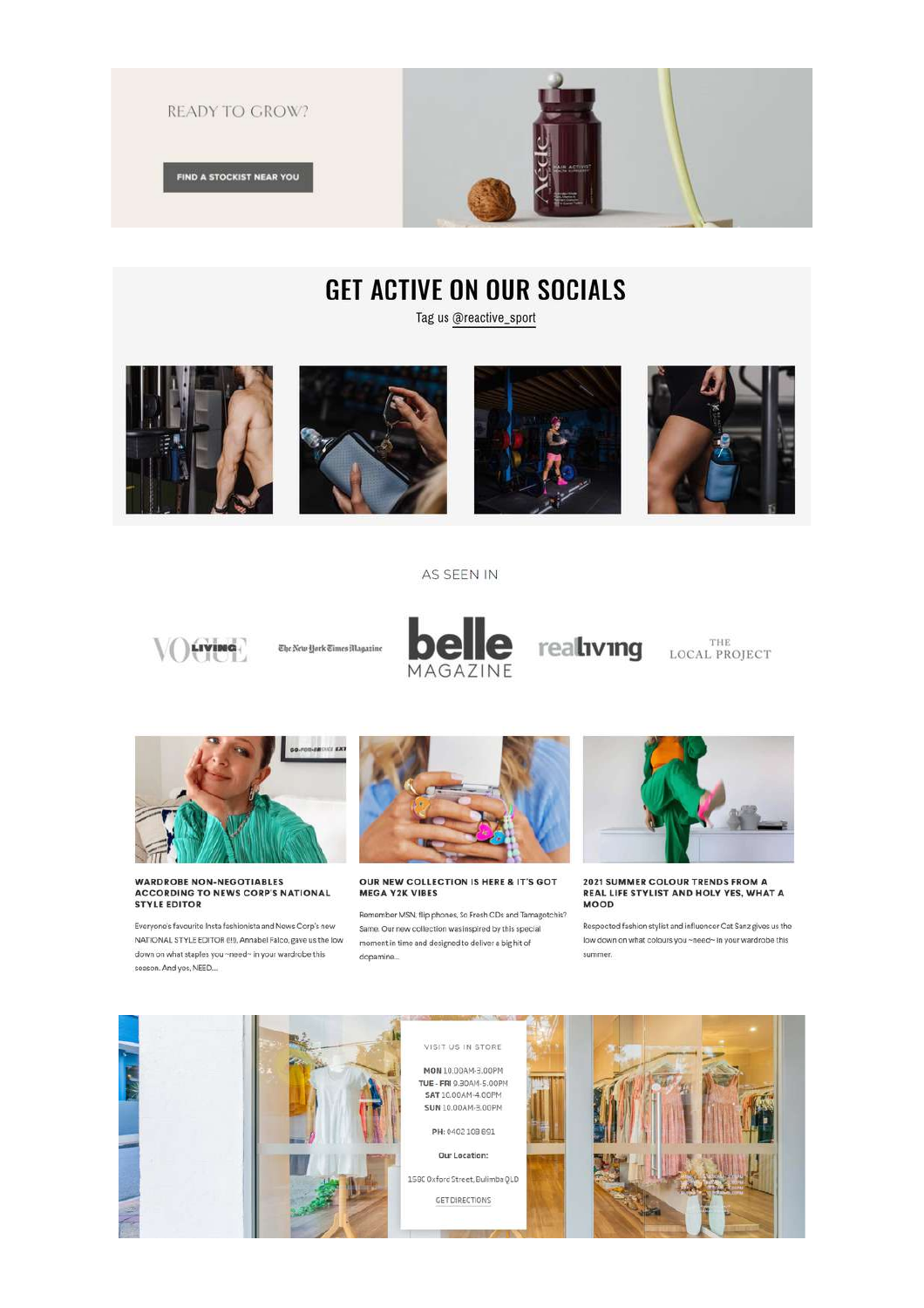#### FOOTER

The footer of a website is just as important as the header, as it is the last chance for you to grab a visitor's attention and encourage them to take action.

Some of the most common components in a website footer include navigation links, social media icons, and contact information. You can also add in your newsletter signup here, so it's visible on every page.

The footer's colour should be different to the rest of your website. Just a subtle grey or a lighter or darker branding colour works well. We don't want to use your main branding colour or CTA colour, as we don't want the footer to stand out too much!

Within Shopify you can also opt to add your payment icons and a country selector.

Shopify's footer automatically show the copyright plus a "Powered by Shopify" message. You can remove this message by going into your theme customisation and click Edit Languages > Search for Powered by Shopify > Add a space or replace this with a different message.

| <b>About Busy Kids</b>                                                                                                                            | <b>Collections</b>                                                      | <b>Quick links</b>                                                                  | <b>Subscribe To Our Newsletter</b>                                       |               |
|---------------------------------------------------------------------------------------------------------------------------------------------------|-------------------------------------------------------------------------|-------------------------------------------------------------------------------------|--------------------------------------------------------------------------|---------------|
| Busy Kids stocks exclusive brands for your little ones, from<br>clothing & accessories to gifts, toys & decor.                                    | Boys<br>Girls                                                           | Search<br>FAQ's                                                                     | Sign up to our newsletter for VIP access to<br>exclusive offers & sales! |               |
| We pride ourselves in great friendly customer service and<br>provide our customers with nothing but the best quality<br>clothing and accessories. | <b>Babies</b><br>Footwear<br>Sale Outlet<br>Accessories<br><b>Books</b> | About Us<br>Contact Us<br>Privacy Policy<br>Orders & Payment<br>Shipping & Handling | Enter email<br>ၐ<br>$\left[ \circ \right]$                               | $\rightarrow$ |
| Australia (AUD \$) V                                                                                                                              |                                                                         |                                                                                     | $E$ Pay<br><b>G</b> Pay<br>UC)                                           | <b>VISA</b>   |

Chat with us!

© 2022 Busy Kids Children's Boutique. Site Credit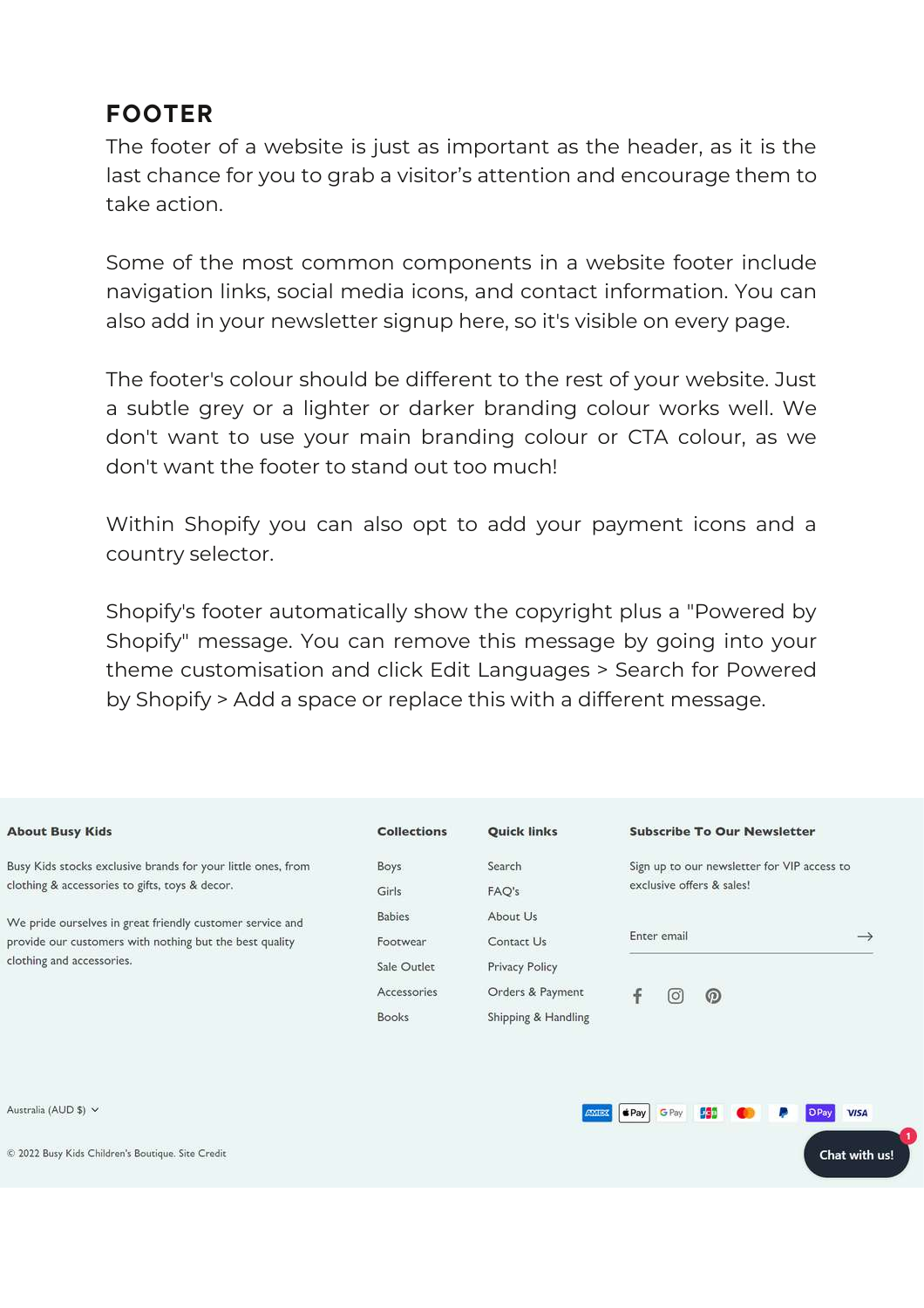# Rather leave it up to the pros?

If your homepage doesn't tick all of these boxes then allow us to help. It might be time for a fresh set of eyes that can help you with a beautiful (re)design!

We've built hundreds of Shopify stores that inspire, connect, and attract your ideal customer through a strategically designed homepage that shines a light on your voice and product.

|  |  |  | <b>Professional Shopify Design &amp; Development</b> |
|--|--|--|------------------------------------------------------|
|--|--|--|------------------------------------------------------|

|                                     | from \$1,199 ex GST |
|-------------------------------------|---------------------|
| Shopify Redesign                    |                     |
|                                     | from $$999 ex GST$  |
| <b>Conversion Rate Optimisation</b> |                     |
|                                     | from $$499 ex GST$  |
| Homepage Copy                       |                     |
|                                     | \$299 ex GST        |
| Technical SEO Setup                 |                     |

\$ 499 ex GST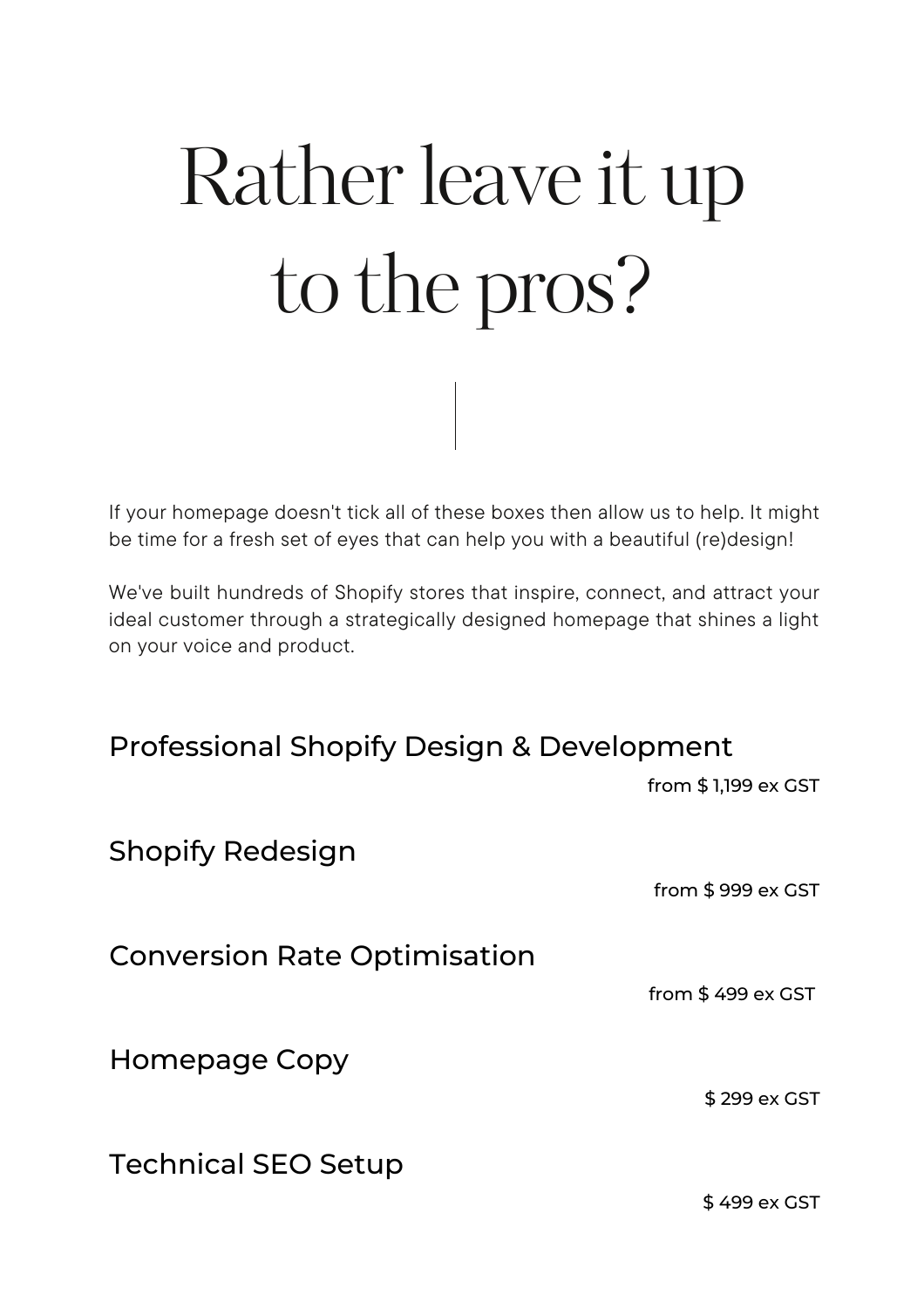![](_page_24_Picture_0.jpeg)

![](_page_24_Picture_1.jpeg)

![](_page_24_Picture_2.jpeg)

#### \*\*\*\*\*

"I would not hesitate to recommend Siri. I first approached her to rebrand my whole website including logos and banners. I never really knew in my head what I wanted, until Siri completely nailed what I was thinking! Siri works in a timely fashion, is very approachable and I couldn't be more pleased with the outcome! I have had so many compliments on my website, thank you Siri :)"

![](_page_24_Picture_5.jpeg)

LYDIA GIMME STORE

#### \*\*\*\*\*

"We think you are SUPERWOMAN. Your attention to detail has not gone unnoticed. You have been so thorough and made recommendations along the way when we needed guidance. We will absolutely use your services should we need website assistance in the future because we have genuinely been so impressed with your responsiveness, patience and knowledge."

![](_page_24_Picture_9.jpeg)

**SIMONE** GLOSS & CO

![](_page_24_Picture_11.jpeg)

"What a dream! I've worked with Siri on our new website which was more than a little complex. Siri absolutely nailed it! New theme, lots of changes and new functionality, some crazy requests on my behalf and additional coding for the back end. From zero to go live in three days. Totally recommend. Thank you!"